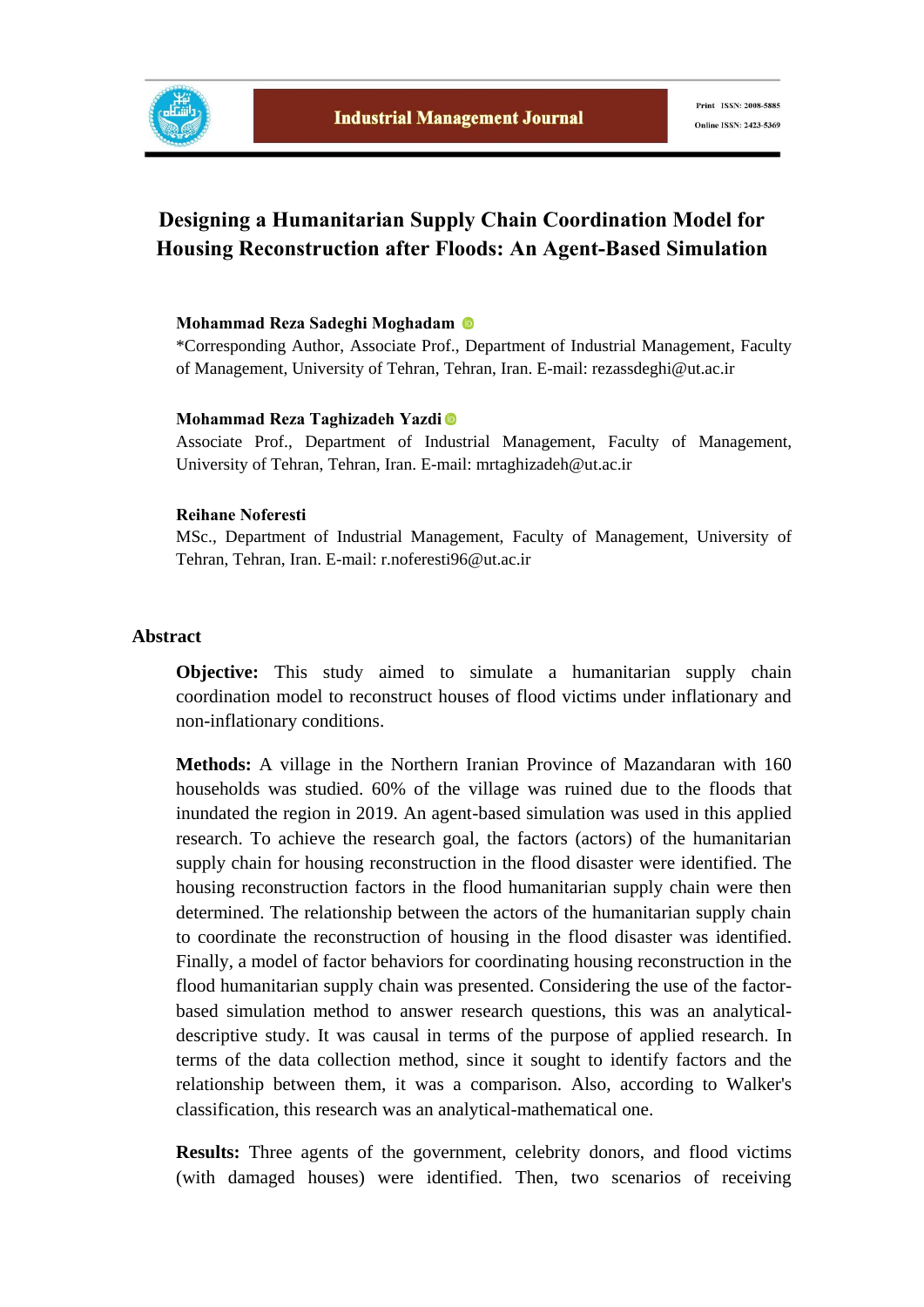government aid or only aid from celebrity donors under inflationary and noninflationary conditions were considered. The agents' internal relationships, characteristics, behaviors, and decisions were also simulated using agent-based modeling. Finally, through interviews, the indicators of coordination in the reconstruction of flood-affected housing were identified, and coordination in each of the scenarios was evaluated.

**Conclusion:** As proved, in the receiving donor's financial aids scenario, the humanitarian supply chain coordination score was higher among the agents. Also, the houses reconstructed under non-inflationary conditions were higher in both scenarios.

**Keywords:** Agent-based model, Humanitarian supply chain, Flood disaster, Supply chain coordination

**Citation:** Sadeghi Moghadam, Mohammad Reza, Taghizadeh Yazdi, Mohammad Reza and Noferesti, Reihane (2021). Designing a Humanitarian Supply Chain Coordination Model for Housing Reconstruction after Floods: An Agent-Based Simulation. *Industrial Management Journal,* 13(3), 467- 491. (*in Persian*)

Industrial Management Journal, 2021, Vol. 13, No.3, pp. 467- 491 Article Type: Research Paper https://doi.org/10.22059/IMJ.2021.324747.1007848 Received: May 02, 2021 © Authors Accepted: September 06, 2021 Published by University of Tehran, Faculty of Management

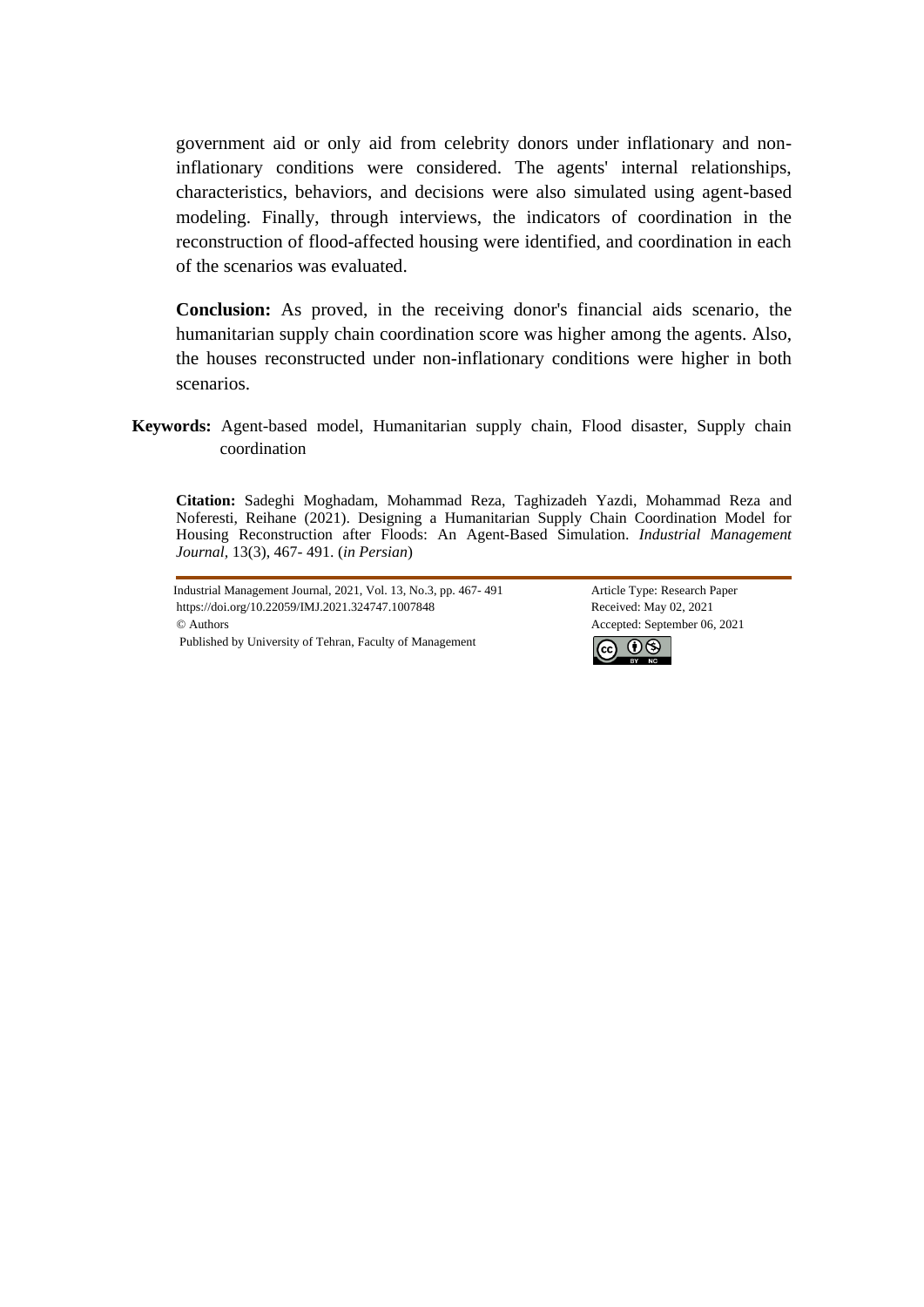



# **طراحي مدل هماهنگي زنجيره تأمين بشردوستانه بازسازي مسكن پس از فاجعه سيل با رويكرد شبيهسازي عاملبنيان**

**محمدرضا صادقي مقدم**  \* نويسنده مسئول، دانشيار، گروه مديريت صنعتي، دانشكده مديريت، دانشگاه تهران، تهران، ايران. رايانامه: ir.ac.ut@rezassdeghi

> **محمدرضا تقيزاده يزدي**  دانشيار، گروه مديريت صنعتي، دانشكده مديريت، دانشگاه تهران، تهران، ايران. رايانامه: ir.ac.ut@mrtaghizadeh

**ريحانه نوفرستي**  كارشناس ارشد، گروه مديريت صنعتي، دانشكده مديريت، دانشگاه تهران، تهران، ايران. رايانامه: ir.ac.ut@96noferesti.r

# **چكيده**

**هدف:** اين پژوهش بهدنبال مدلسازي زنجيره تأمين بشردوستانه براي بازسـازي مسـكن آسـيبديـدگان سـيل در شـرايط تـورمي و غيرتورمي است.

**روش:** براي مدلسازي، از شبيهسازي عاملبنيان استفاده شد. مورد مطالعه يكي از روستاهاي مازنـدران بـا 160 خـانوار و 60درصـد تخريب در سيل سال 1398 است. روش تحقيق كاربردي و از نوع تحليلي ـ توصيفي است.

**يافتهها:** سه عامل دولت، خيران بنام و آسيبديدگان بيخانمان شناسايي شد و دو سناريو دريافت كمكهاي دولتي يا فقـط دريافـت كمكهاي خيران بنام در شرايط تورمي و غيرتورمي مطرح شد و روابط هر يك، ويژگي آنها و در نهايت رفتار و تصميمهاي عوامل بـا روش عاملبنيان شبيهسازي شد. در نهايت از طريق مصاحبه، شاخصهاي همـاهنگي در بازسـازي مسـكن سـيلزدگـان شناسـايي و هماهنگي در هريك از سناريوها ارزيابي شد.

**نتيجهگيري:** طبق نتايج شبيهسازي، ميزان هماهنگي زنجيرة تأمين بشردوستانه بين عوامـل، در سـناريو دريافـت كمـك از خيـران بيشتر است و خانههاي بازسازي شده در شرايط غيرتورمي در هر دو سناريو بيشتر است.

**كليدواژهها:** مدلسازي عاملبنيان، زنجيرة تأمين بشردوستانه، فاجعه سيل، هماهنگي زنجيرة تأمين

**استناد:** صادقي مقدم، محمدرضا، تقيزاده يزدي، محمدرضا و نوفرستي، ريحانـه (1400). طراحـي مـدل همـاهنگي زنجيـرة تـأمين بشردوستانه بازسازي مسكن پس از فاجعه سيل با رويكرد شبيهسازي عامل بنيان. *مديريت صنعتي،* ١٣(٣)، ٣۶٧- ٣٩١.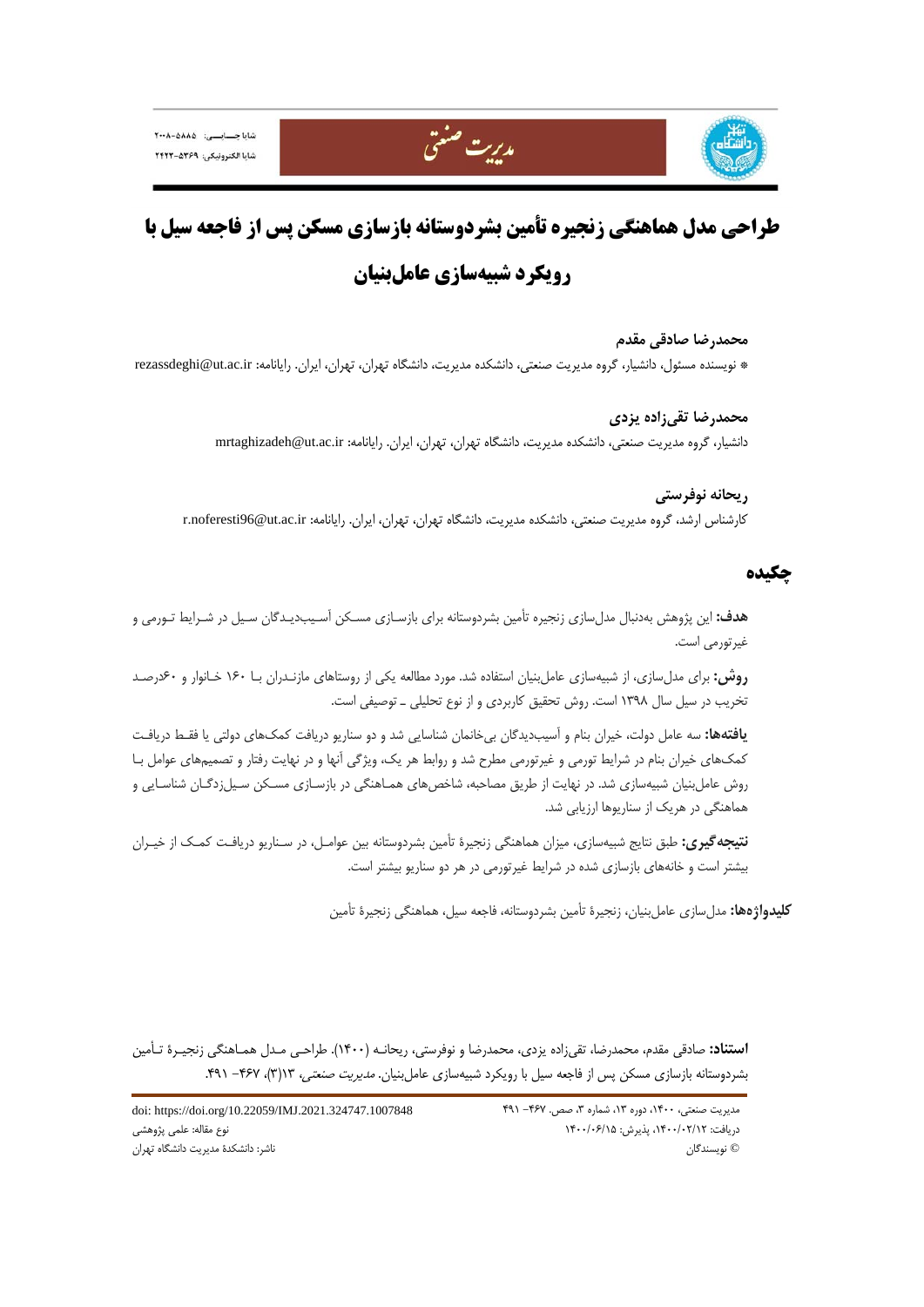### **مقدمه**

هرساله بلاياي طبيعي و حوادث پيشبيني نشده بخشهاي مختلفي از جهان را گرفتار ميكند. فاجعهها بـهدليـل ماهيـت خاصي كه دارند، تأثيرهاي مخرب فراواني را بر زندگي ساكنان مناطق مختلف مي گذارند (يـاداو و بريـو`، ٢٠١٨). صـرف نظر از اينكه دلايل اصلي افزايش وقوع فجايع طبيعي چه چيزي است، نتيجـة كـاملاً شـفاف آن اسـت كـه بـه توانـايي يیشتری برای فراهمکردن امداد و بازسازی مکان های حادثهدیده نیازمندیم (کلر<sup>۲</sup> ، ۲۰۰۴). در مناطقی که بلایـای طبیعـی بيشتر رخ مىدهد، بهويژه در حالت پس از فاجعه، كمك\اى بشردوستانه منبع اصلى تأمين زندگى است (وانگ و ژانـگ<sup>۳</sup> ، 2019). هرساله در سراسر جهان، حدود 500 بلاي طبيعي رخ ميدهد كه كمابيش جان 70 هزار نفر را ميگيرد و بيش از ٢٠٠ ميليون نفر از مردم را تحت تأثير قرار مي دهد (وان واسنهوو ، ٢٠٠۶). ايران بهواسـطهٔ موقعيـت جغرافيـايي، شـرايط اقليمي و وضعيت زمينشناختي ازجمله كشورهاي بلاخيز جهان محسوب ميشود (نوروزيان، 1394). يكي از فاجعـههـاي مهم در سال1های اخیر، وقوع سیل است که به اقدامهای بشردوستانه نیاز دارد (پیروی و مرزاله ْ، ۲۰۲۰؛ دامـواه ْ، ۲۰۲۱ و شو، شانگ، پراوربس و ژانگ $^{\vee}$  ۲۰۲۱). برآوردها نشان میدهد بهطور میانگین سالانه در جهان، درمجموع ۶۵ هزار خانـه مسكوني بهطور كامل ويران شد و تعداد 114 هزار خانه نيز در اثر فاجعه سيل تخريـب شـدند (گـزارش مركـز تحقيقـات ابيدميولوژي فجايع<sup>^</sup>، ۱۸ ۲۰۱۰. ۱).

سيل نمونهاي از بلاياي طبيعي است كه بيتوجهي به آن، اغلب براي جامعه صدمههاي جاني، اقتصادي و معضلات اجتماعي به همراه دارد (داوسون و همكاران `، ۲۰۱۱). بنا بر گزارش مركز تحقيقاتي اپيدميولوژي فجايع (CRED) وقـوع سيل نسبت به ديگر بلاياي طبيعي بيشتر رخ مي دهد و هرساله كشورهاي زيادي در معرض خطر وقوع سيل هسـتند كـه باعث صدمه به جان و مال انسانها ميشود و خسارتهاي سنگين و جبرانناپذيري را به بـار مـيآورد. سـيلهـاي اخيـر ايران نيز (فروردين سال 1398) از آن مستثنا نبوده است. بنا به گزارش سازمان مـديريت بحـران، بـارانهـاي سـنگين و سيلهايي كه در فروردين 1398 در ايران رخ داد، باعث وقوع خسارتهاي زيادي به استانهاي كشور شد. در اين فاجعـه حداقل 78 نفر جان باختند و حدود 1140 نفر زخمي و حدود 366 هزار نفر به علت سيل آواره شدند. همچنـين خسـارات گسترده به شبكه جادهها و حملونقل، روستاها و شهرهاي كوچك را غيرقابلدسترس ساخت و نياز به رسـيدگي و توجـه به بهداشت، آب و غذا، پناهگاه و سيستم تخليـه فاضـلاب و بخـشهـاي كشـاورزي را دوچنـدان كـرد (سـازماني بـراي كمك&اى بشردوستانه ``، ١٣٩٧: ١). در چنين شرايطي پيشبيني و تبيين رفتار و روابط دولت، سازمانهاى امدادرسـان و افراد آسيبديده مديريت فاجعه را تسهيل مي كند.

- 2. Kehler
- 3. Wang & Zhang
- 4. Van Wassenhove
- 5. Peyravi & Marzaleh
- 6. Damoah
- 7. Xu, Xiong, Proverbs & Zhong
- 8. Center for Research on the Epidemiology of Disasters (CRED)
- 9. Dawson et al

<sup>1.</sup>Yadav & Barve

<sup>10.</sup> Office for the Coordination of Humanitarian Affairs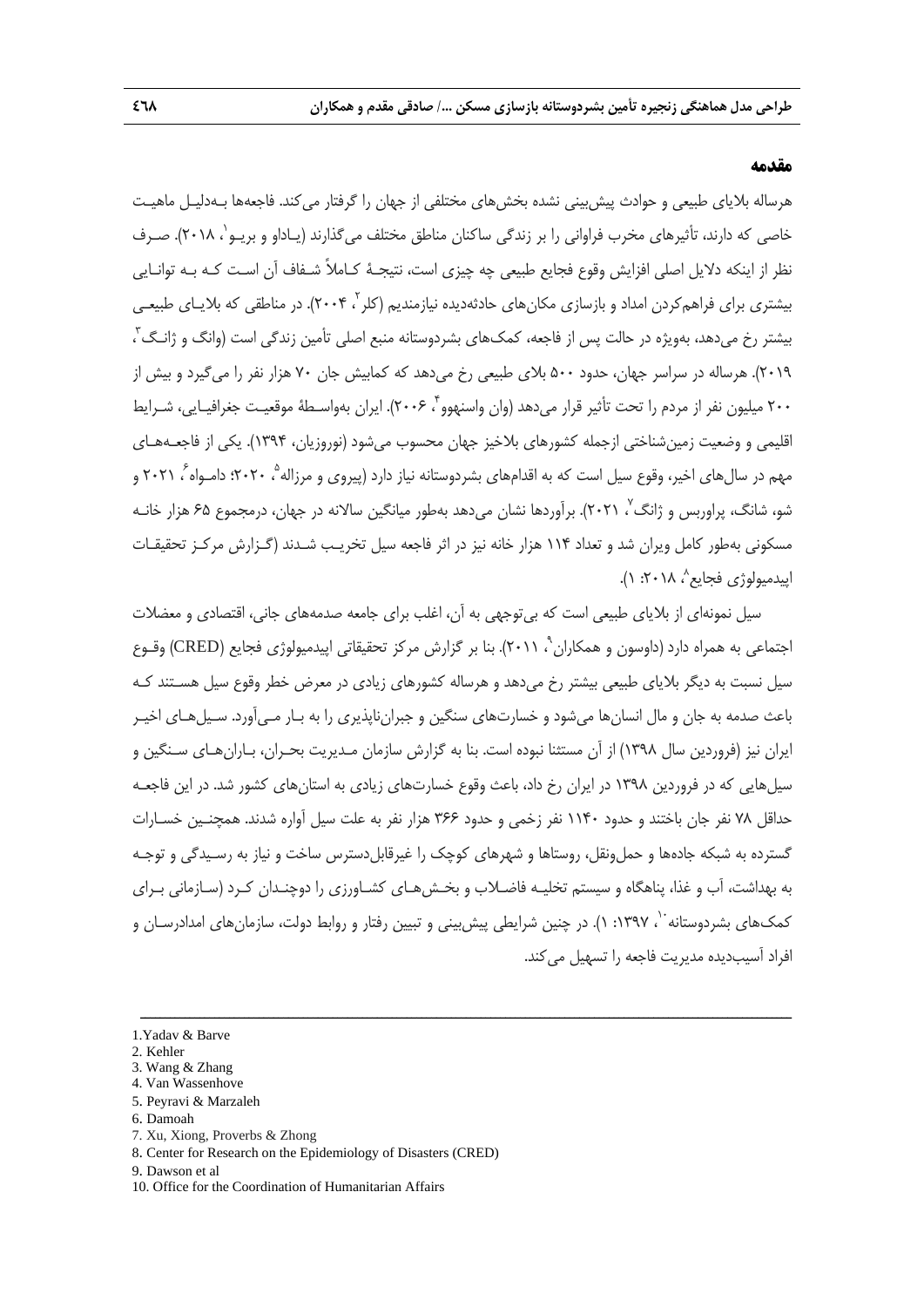افراد و بازيگران لجستيك و عمليات امدادرساني در زنجيرة تأمين بشردوستانه، افرادي با فرهنگها، اهداف، علائق، مهارتها و اختيارات متفـاوت هسـتند (كوزولينـو`، ٢٠١٢). زنجيـرة تـأمين بشردوسـتانه شـامل برنامـهريـزى، مـديريت فعاليتهاي مربوط به مواد، اطلاعات، امور مالي هنگام امدادرساني به حوادث است كه لازمـه آن همـاهنگي و همكـاري ميان اعضاي دخيل در زنجيـرة تـأمين اسـت (تومـاس و كـوپزاک'، ۲۰۰۵). همـاهنگي بـين بـازيگران زنجيـرة تـأمين بشردوستانه به افزايش كارايي و پاسخگويي به افراد آسيبديده مي انجامد (واهانواتي و موليگان<sup>۳</sup>، ۲۰۱۷).

بر اساس آمارهاي بانك مركزي، ميزان تورم سالانه در ايران در سال 1398 حدود 41/2 درصد بوده اسـت (دنيـاي اقتصاد، ،1399 خبر 3641985)، درصورتي كه فرايند بازسازي مسكن افراد آسيبديده همزمان بـا تـنشهـاي تـورمي در بازار مسكن ايران باشد، در نظر گرفتن شرايط تورمي نيز حائز اهميت است. بنابراين، هدف از ايـن پـژوهش شـبيهسـازي هماهنگي زنجيرة تأمين بشردوستانه براي بازسازي مسكن افراد آسيبديده از سيل با تركيبي از عوامل افراد آسيبديـده، دولت و خيران بنام است و دو سناريو دريافت كمك از دولت يا خيران بنام را در نظر گرفتـه تـا تـأثير انـواع كمـكهـاي امدادي (وام و كمك بلاعوض) از سوي نهادهاي دولتي و غيردولتي را در شرايط تورمي و غيرتورمي بررسي كند. منـاطق روستايي بهدليل سازههاي ضعيفتر بيشترين آسيب را در فاجعه سيل ديدهاند، يكي از اين روستاها، روستاي ركـن كـلا از توابع بخش مركزي شهرستان سيمرغ در استان مازندران با 160 خـانوار اسـت كـه سـيلاب بهـار 1398 باعـث تخريـب 60درصد خانههاي آن شد. در اين روستا بازسازي اسكان، توسط دولت و خيران بنام مورد حمايت قرار گرفت.

با اين حال نحوه تخصيص منابع مالي براي بازسازي، فراينـدهاي بازسـازي و چگـونگي همـاهنگي بـراي دريافـت عادلانهتر كمكهاي دولتي و غيردولتي بين افراد آسيبديده براي ساخت مسكن نيازمند تبيين دقيق و شبيهسـازي قبـل وقوع چنين فجايايي است. در اين پژوهش با توجه به دادههاي موجود در سيل مـدنظر، سـعي مـيشـود مسـير بازسـازي مسكنهاي آسيبديده براي مديريت هرچه بهتر فجاياي احتمالي هموار گردد. يكي از روشهاي رايج براي شـبيهسـازي هماهنگي اقدامات بشردوستانه روش عامل بنيان است (ماسال و نورث ً، ٢٠٠٨؛ گريم و همكاران <sup>۵</sup> ٢٠١٠ و سوارز مورنـو، سوارز راميرز و آدارم جامز<sup>۶</sup>، ۲۰۱۶). در اين راستا اين پژوهش با رويكرد شبيهسازي عاملبنيان بهدنبـال پاسـخگـويي بـه سؤالات زير بوده است:

- .1 چگونه دولت و خيران بنام به افراد آسيبديده براي بازسازي مسكن امدادرساني ميكنند؟
- .2 رابطه بين دولت، خيران بنام و افراد آسيبديده در رابطه با بازسازي اسكان چگونه است؟
- .3 تعداد خانههاي بازسازي شده، هزينه ساخت، متوسط سرمايه هر فرد براي تكميل خانه، ميزان كسـري و مـازاد بودجه، متوسط تسهيلات دريافتي و متوسط زمان تكميل اسكان در شرايط تورمي و غيرتورمي چگونه است؟

ــــــــــــــــــــــــــــــــــــــــــــــــــــــــــــــــــــــــــــــــــــــــــــــــــــــــــــــــــــــــــــــــــــ

.4 ميزان هماهنگي زنجيرة تأمين بشردوستانه در سناريوهاي مطرح شده چقدر است؟

<sup>1.</sup> Cozzolino

<sup>2.</sup> Thomas & Kopczak

<sup>3.</sup> Vahanvati & Mulligan

<sup>4.</sup> Macal & North

<sup>5.</sup> Grimm et al

<sup>6.</sup> Suárez-Moreno, Osorio-Ramírez & Adarme-Jaimes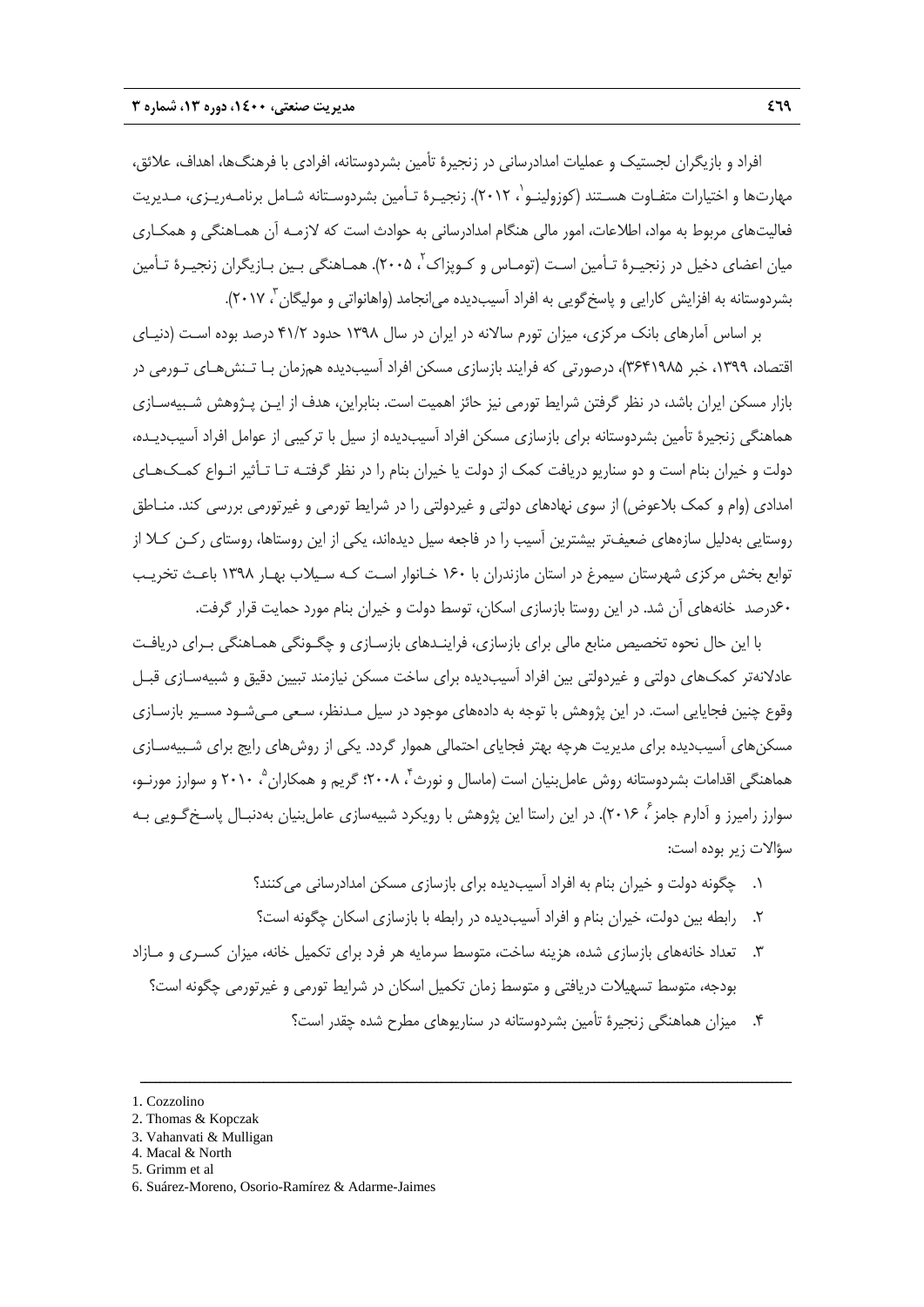در ادامه پژوهش، در بخش ۲، مرور ادبيات و مباني نظري؛ در بخـش ۳، روششناسـي پـژوهش؛ بخـش ۴، تبيـين 1 يافتههاي پژوهش در دو سناريو مورد بررسي در مطالعه موردي و ارائه نتايج شبيهسازي عاملبنيان (با نرمافزار نتلوگو )؛ و در بخش ۵، نتيجهگيري و پيشنهادها ارائه مي شود.

## **پيشينه نظري پژوهش**

# **زنجيرة تأمين بشردوستانه**

زنجيرة تأمين بشردوستانه به منزله فرآيند برنامهريزي، اجرا و كنترل كارآمد، جريان مؤثر و ذخيرهسازي كالاها و خـدمات و همچنين اطلاعات مربوط، از نقطه ابتدا تا انتهاي مصرف است (قاسمي، علـي دوسـتي، حسـنوي و نوروزيـان ريكنـده، ١٣٩٧ و اميرحسيني و پيلهوري٬ ٢٠٢١). مديريت زنجيرة تأمين بشردوستانه بهدنبال كمک به مردم آسيبديده در زمـان وقوع فاجعه براي كاهش درد و رنـج آنهاسـت (لـي جوجـان، گـارامورتي، سـوني و جـين آ، ٢٠١٨). نبـود زنجيـرة تـأمين بشردوستانه بهمنزله افزايش مرگومير يا آلام ناشي از حوادث اسـت. زنجيـرة تـأمين بشردوسـتانه شـامل برنامـهريـزي، مديريت فعاليتهاي مربوط به مواد، اطلاعات و امور مالي هنگام امدادرساني به حوادث است كـه لازمـه آن همـاهنگي و همكاري ميان اعضاي دخيل در زنجيرة تأمين است كه سبب تأمين اقلام مناسب، در محل مناسب، در زمان مناسب و به ميزان مناسب است (كوواكس و اسينس ً، ٢٠٠٩) و همه اقداماتي را شامل مي شود كه تأمين كنندگان و اهداكنندگان بايـد انجام دهند تا اثرهاي بحران به حداقل برسد (ياداو و بريو، 2015).

# **هماهنگي در زنجيرة تأمين بشردوستانه**

ليجوجان و همكاران (2018) با توجه به اينكه هدف زنجيرة تأمين بشردوستانه را كمك به مـردم آسـيبديـده در زمـان وقوع يك فاجعه، در مكان مناسب و زمان مناسب براي كاهش درد و رنج آنها ميداند، ازنظر او يكي از چالشهاي عمده زنجيرة تأمين بشردوستانه، هماهنگي بين بازيگران مختلف است.

سازمان ملل و آژانسهاي امدادي كميتهها و دفاتر مختلفي از جمله: مانند دفتر هماهنـگكننـده امـور بشردوسـتانه (OCHA)، مركز لجستيک مشترک سازمان ملل متحد (UNJLC)°، کميته دائمي امور اضطراري (IASC) ٌ و همچنـين برنامههاي مختلفي مانند: صندوق اضطراري مركزي (CERF)٬ و فرايند درخواست تجديد نظر را براي بهبـود همـاهنگي در جامعه امداد و نجات تأسیس کردهاند (بالسیک، بیامون، کرجسی، موراماتسو و رامیرز ۲۰۱۰). جامعـه امـدادی در سـه دهه گذشته، بهدنبال راههايي براي بهبود هماهنگي در كمكرساني بوده است هماهنگي ممكن است به اشتراك منـابع و اطلاعات، تصميمگيري متمركز، انجام پروژههاي مشترك، تقسيم كارها يا سيستم مبتني بر خوشه اشاره داشته باشـد كـه

<sup>1.</sup> Netlogo

<sup>2.</sup> Amirhiseini & Pilevari

<sup>3.</sup> John, Gurumurthy, Soni & Jain

<sup>4.</sup> Kovacs & Spens

<sup>5.</sup> United Nations Joint Logistics Centre

<sup>6.</sup> InterAgency Standing Committee

<sup>7.</sup> Central Emergency Fund

<sup>8.</sup> Balcik, Beamon, Krejci, Muramatsu & Ramirez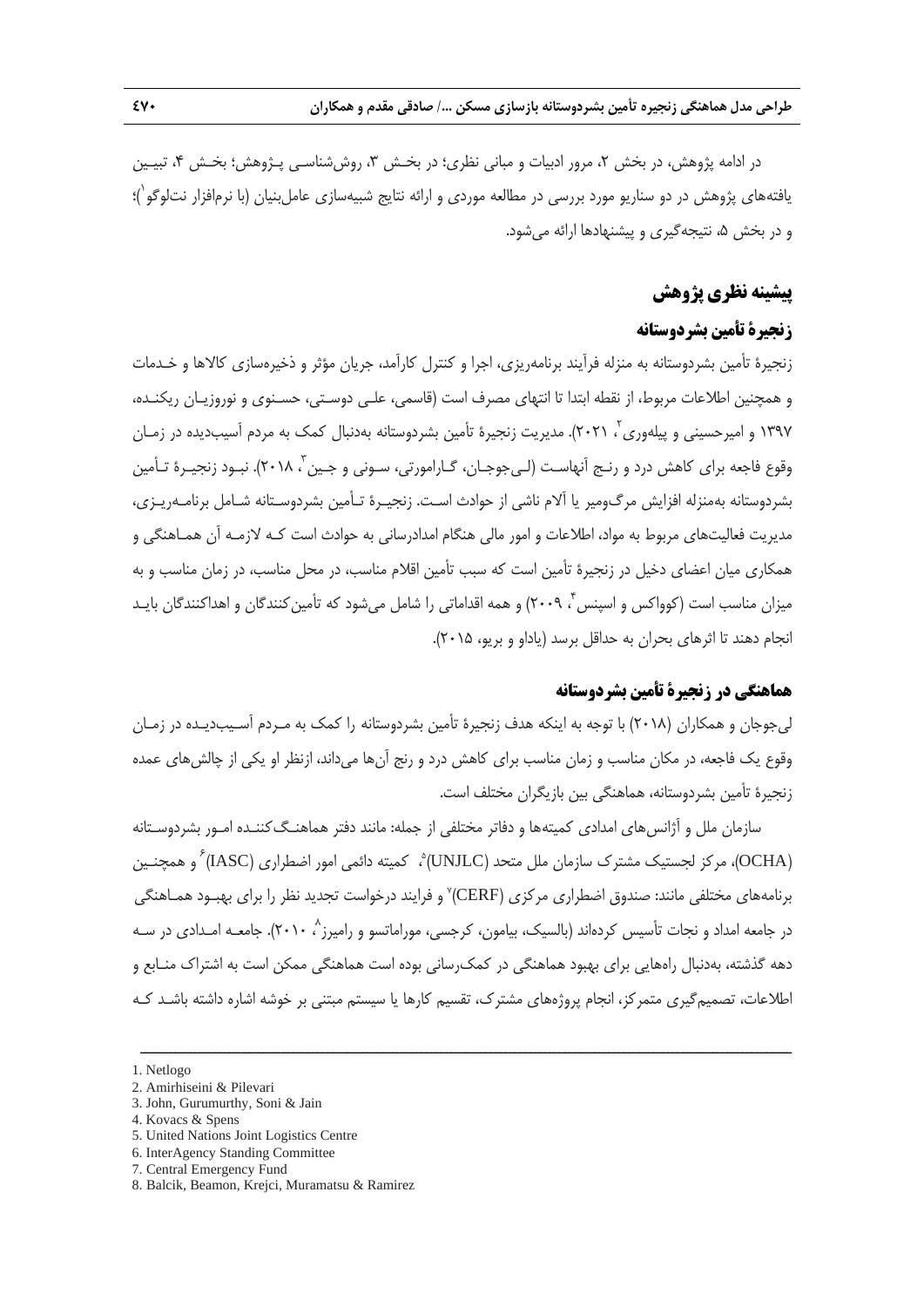در آن هر خوشه يك منطقه مختلف را نشان ميدهد (كلر، 2004). هماهنگي لجستيكي بين سازمانهاي بشردوسـتانه در واكنش به فاجعه حياتي است؛ زيرا به كمك هماهنگي كارايي بهبود مييابد، از دوبارهكـاري جلـوگيري شـده و درنهايـت منجر به نتايج بهتر براى افراد ذىنفع مىشود (منتس و استام`، ۲۰۱۵). در اين پژوهش نيز با توجه به اينكه رابطه دولت، خيران به نام و افراد آسيبديده بررسي ميشود، هماهنگي بين آنها قابل تأمل است.

# **بازسازي اسكان در زنجيرة تأمين بشردوستانه**

یکی از خسارات مهم فاجعه سیل، تخریب منازل مسکونی آسیبدیدگان است (بانـک جهـانی<sup>۲</sup> ، ۲۰۱۲ و احمـد<sup>"</sup>، ۲۰۱۱). بلافاصله پس از بحران به اسـكان نيـاز اسـت كـه در ايـن مرحلـه بـه ويـژه در 72 سـاعت اول هـدف، اسـكان سـريع آسيبديدگان است (سازمان ملل متحد در كمک به فجايع ً، ۱۳۶۰: ۱۵). اسکان اضطراري به معناي فيزيکي ممکن است شكلهاي مختلفي با توجه به كشور يا زمينههاي آن مانند شهر و روستا داشته باشد؛ براي مثال، ممكن اسـت بـه شـكل يک خانهٔ پيش ساخته، تريلر سيار، كانتينر حمل ونقل، آپارتمان هاي اجارهاي يا يک کلبهٔ خودساخته باشد (مرکز اسکان بشر ملل متحد:1991، 122). هرچند اسكان موقت در روزهاي اول از مهمترين اقدامات زنجيرة تأمين بشردوستانه است (هاني ابالنور ْ، ۲۰۱۴ و جانسون ّ، ۲۰۰۷ ) اما در بلندمدت آسيبديدگان نياز بـه مسـكن دائمـي دارنـد و تهيـه امكانـات بـراي بازسازي مسكن هاي آسيبديده در اولويت قرار مي گيرد (ماتوپولوس، كوواكس وهايس ٬ ۲۰۱۴).

قلمروي موضوعي در اين پژوهش اسكان دائم از طريق بازسازي است. بازسازي عبارت است از تأمين كل خـدمات و زيرساختهاي تخريب شده، جايگزيني كالبدي بناهاي منهدم شده، احيـا كـردن و توانمندسـاختن مجـاري اقتصـادي و در نهايت شرايط جامعه مصيبتزده (آيسان و ديويس^، ١٩٩٣ و بـارادان °، ٢٠٠٧). بازسـازي فعـاليتي از جـنس توسـعه اسـت و توسعه با همكاري مردم آغاز ميشود. از اين رو، بهمنظور انجام برنامههاي توسعه در بازسازي، بيترديد بايـد از همكـاري مردم در سطوح بالايي چون برنامهريزي و تصميمگيري استفاده كرد و چنين برنامههايي بايد قبل از وقـوع بحـران آغـاز شود. يكي از اركان بازسازي پس از سانحه نقش بازماندگان است. آنها با مشـاركت مـيتواننـد بسـيج شـوند و دانـش و مهارتشان را در اين امر به كار گيرند (قرائتي و ديويدسون ``، ٢٠٠٨). موضوع مشاركت مردم در روند بازسازي نيز از جملـه مسائلي است كه در ارتباط مستقيم با سرعت و نحوه بازسازي منـاطق حادثـهديـده قـرار مـيگيـرد. بـدين ترتيـب، شـناخت چگونگي اين موضوع كه مردم تا چه اندازه در روند بازسازي مناطق حادثهديده با دستاندكاران بازسازي همكـاري و تعامـل داشتهاند، در روند برنامهريزيها و تصميمگيريهاي آني و آتي اهميت فراواني دارد، همچنين مديريت صحيح روند اسكان دائم ميتواند در افزايش موفقيت برنامههاي بازسازي پس از سانحه نقش اساسي داشته باشد (فراهاني و حاجيپور، 1391).

- 2. World Bank 3. Ahmed
- 
- 4. United Nations Disaster Relief Organization (UNDRO)
- 5. Hany Abulnour
- 6. Johnson
- 7. Matopoulos, Kovács & Hayes 8. Aysan, & Davis
- 9. Baradan
- 10. Gharaati & Davidson

<sup>1.</sup> Menth & Stamm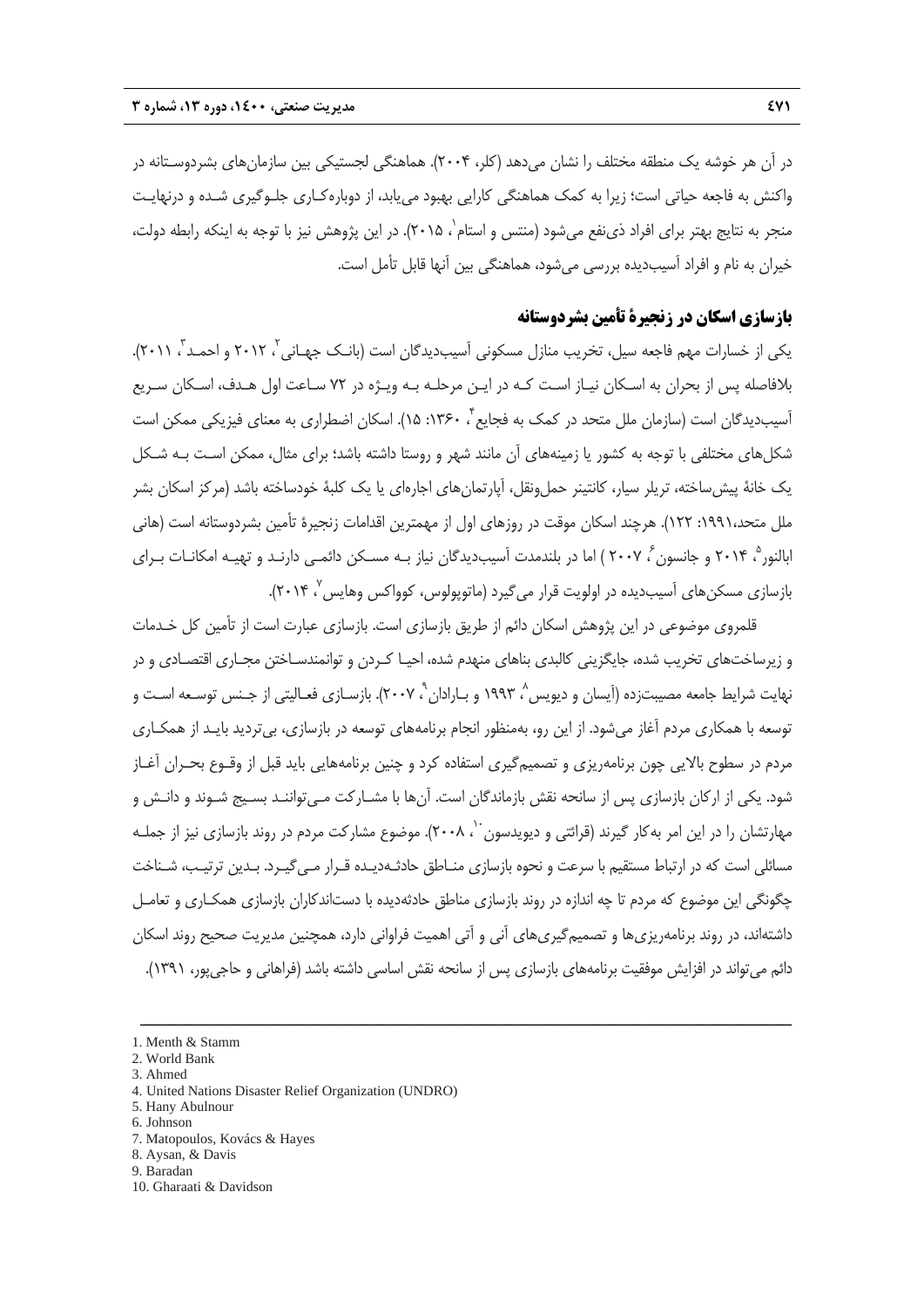ضعف و نبود نظامهاي حمايتي كارا در سطح مطلوب و ساير عوامل اثرگذار در ايران باعـث شـده اسـت تـا جبـران سوانح اساساً به دست دولت و كمكهاي مردمي صـورت گيـرد (جلالـي و مشـايخي، :1388 34). يكـي از اركـان مهـم نظامهاي حمايتي پرداخت وام است. در اكثر جوامع اغلب مردم سانحهديده با كمك وام دست به بازسـازي مسـكنهـاي آسيبديده خود ميزنند، در نتيجه، فرايند بازسازي به عواملي مانند مشاركت مردم، تجـارب شـغلي، نظـامهـاي حمـايتي، آمادگي رواني مردم براي بازسازي، شروع مجدد سرپرسـت خـانواده و بـهكـارگيري سـبك معمـاري بـومي بسـتگي دارد (فراهاني و حاجيپور، 1391). با فراهمسازي زيرساختهاي لازم اسكان، مديريت بحران ميتوانـد بـا برنامـهريـزيهـاي دقيقتر و شناخت كافي از امكانات و محدوديتهاي خود به اسكان آسيبديدگان كمك كنـد. ايـن اقـدام باعـث اسـكان آسيبديدگان واقعي و ارائه خدمات به آنان شود. بديهي است كه از پيش آماده بودن زيرساختها تنها يكي از شرايط لازم براي اسكان بهينه آسيبديدگان است، طراحي سامانههاي اخذ و نگهـداري اطلاعـات افـراد سـاكن در امـاكن اسـكان و اردوگاهها، تعامل و هماهنگي لازم بين ارگانها و دستگاههاي دخيل در امدادرساني و اسكان از جملـه: سـازمان مـديريت بحران، جمعيت هـلال احمـر، وزارت بهداشـت، درمـان و آمـوزش پزشـكي، ادارههـاي آب، بـرق، مخـابرات، گـاز و... از ضرورتهاي انكارناپذير براي موفق بودن طرحهاي اسكان است (مجموعه مطالعات در پروژه اسكان اضطراري در پـارك چيتگر، 1387).

# **پيشينه تجربي پژوهش**

در اين بخش به بررسي پيشينه تجربي در زمينه بازسازي مسكن در زنجيرة تأمين بشردوستانه پرداخته شد. بـا توجـه بـه نكاتي كه ماسال و نورث (2008) بيان كردهاند ميتوان ماهيت زنجيـرة تـأمين بشردوسـتانه بـراي همـاهنگي بازسـازي مسكنهاي آسيبديده و تخريبشده در فاجعه سيل را نيز در بستر عاملبنيان توصيف كرد. بيشتر محققاني كه در حـوزه زنجيرة تأمين بشردوستانه سيل تحقيق كردهاند، تمركزشان بر نحوه توزيع اقلام امدادي، همكاري و مشاركت استراتژيك بازيگران كليدي زنجيرة تأمين با ديگر افراد بشردوستانه (بانوميانگ و جولاگاسيگرون`، ۲۰۱۷) و هماهنگي بين بازيگران در حوزه لجستیک بشردوستانه (سوارز مورنو، سوارز رامیرز و آدارم جامز ۲۰۱۷٬ ، تأثیر سیل بر اقتصاد و اقدامات مربـوط به ريسک زنجيرهٔ تأمين (هاراگوچی و لال ّ، ۲۰۱۵) استفاده از منابع محلی به کمک&ای بشردوستانه و اثرات مثبت آن بر عملكرد كلي زنجيرة تأمين براي بازسازي خانهها (ماتوپولوس و همكاران، 2014) همچنين مقـالاتي در رابطـه بـا نحـوه توزيع و تأمين كالاهاي امدادي و هماهنگي در زنجيره بررسي شده است (وانگ و ژانگ، 2019).

وانگ و ژانگ (2019)، براي توزيع سوخت براي استفاده در ساختمانهاي تخريب شده و مناطق بحرانزده پـس از فاجعه را بررسي كردند و تحليل كمي آن را با استفاده از شبيهسازي مبتني بر عامل زنجيرة تأمين امداد بشردوستانه انجام دادهاند. در اين مطالعه يك نمونه اوليه از يك مدل مبتني بر عامل مكاني را توسعه داده و از آن براي ارزيـابي انحـراف از محصولات نهايي بين عرضه و تقاضا براي كالاهاي امدادي در مناطق آسـيبديـده در يـك چـارچوب زمـاني مشـخص استفاده كردند. درنهايت، مناطق آسيبديده با درجه اضطراري بيشتر، كالاهـاي امـدادي را بـا اولويـت بيشـتري دريافـت

<sup>1.</sup> Banomyong & Julagasigorn

<sup>2.</sup> Suárez-Moreno, Osorio-Ramírez & Adarme-Jaimes

<sup>3.</sup> Haraguchi & Lall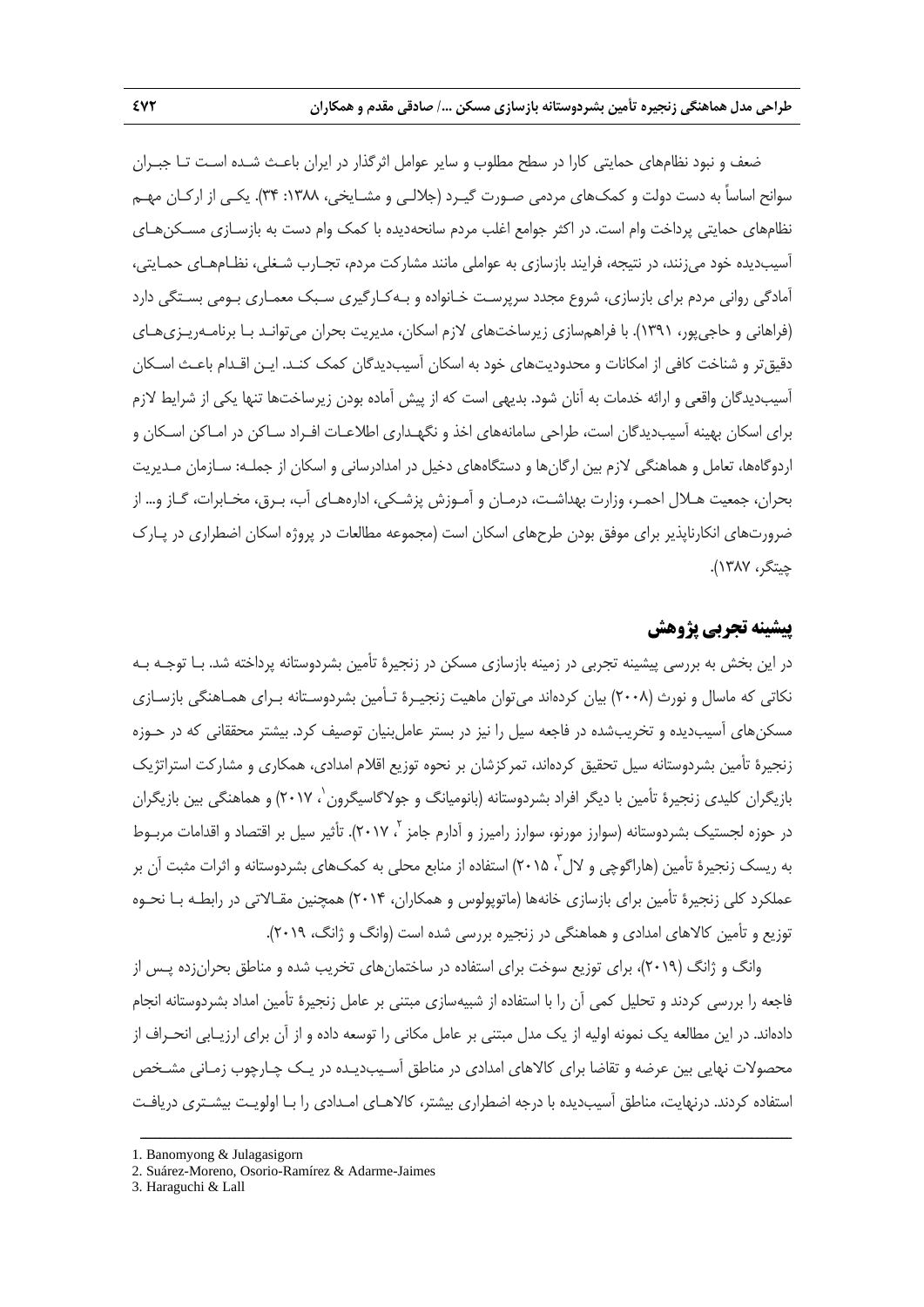كردند. همچنين، سوارز مورنو و همكاران (2016)، يك رويكرد نظري محاسباتي را با استفاده از يـك مـدل شـبيهسـازي مبتني بر عامل براي تجزيه و تحليل و حل مسئله همگرايي مواد در زمينه لجستيك بشردوستانه ارائـه كردنـد كـه در آن تأثير فرايندها، بازيگران و روابط آنها بر عملكرد زنجيره كمكهاي بشردوستانه مشخص ميشود.

# **روششناسي پژوهش**

اين پژوهش از لحاظ هدف تحقيق كاربردي و از لحاظ روش جمعآوري دادههـا از آنجاكـه بـهدنبـال شناسـايي عوامـل و ارتباط بين آنهاست، تحقيقي تحليلي ـ توصيفي و از نوع علّي ـ مقايسهاي است. همچنين بر اساس طبقهبندي واكر، اين تحقيق از جمله تحقيقات تحليلي ـ رياضي بهشمار ميآيد. در اين مطالعه مدل مفهومي، بعد از شناسـايي عوامـل زنجيـرة تأمين بشردوستانه، ويژگيهاي عوامل و روابط آنها تبيـين مـيشـود. خـود طراحـي مـدل مفهـومي يكـي از گـامهـاي شبيهسازي عاملبنيان است. با وجود اين، فرايند اجرايي اين پژوهش بر اساس مدل مرور` ــ طراحي` ــ جزئيات (ODD) ّ است. چارچوب ODD، پلتفرمي استاندارد براي ارائه مدلهاي عاملبنيان بوده كه از سه بخش مرور، طراحـي و جزييـات تشكيل شده است.



**شكل .1 فرايند اجرايي پژوهش** 

اين چارچوب فرمت عمومي و ساختاري استانداردي را ايجاد ميكند كه توسط آن، همـه مـدلهـاي عامـلبنيـان بتواننـد مستند شوند. هدف اوليه ODD آن است كه نوشتن و خواندن توصيفات مدلسازي عاملبنيان سادهتر و كارآمـدتر شـود. بهعلاوه با استفاده از ODD توصيفات با جزئيات بيشتري بحث ميشود و درنتيجه تكرار نتايج مدلسازي سادهتر خواهـد

ــــــــــــــــــــــــــــــــــــــــــــــــــــــــــــــــــــــــــــــــــــــــــــــــــــــــــــــــــــــــــــــــــــ

3. Detail

<sup>1.</sup> Overview

<sup>2.</sup> Design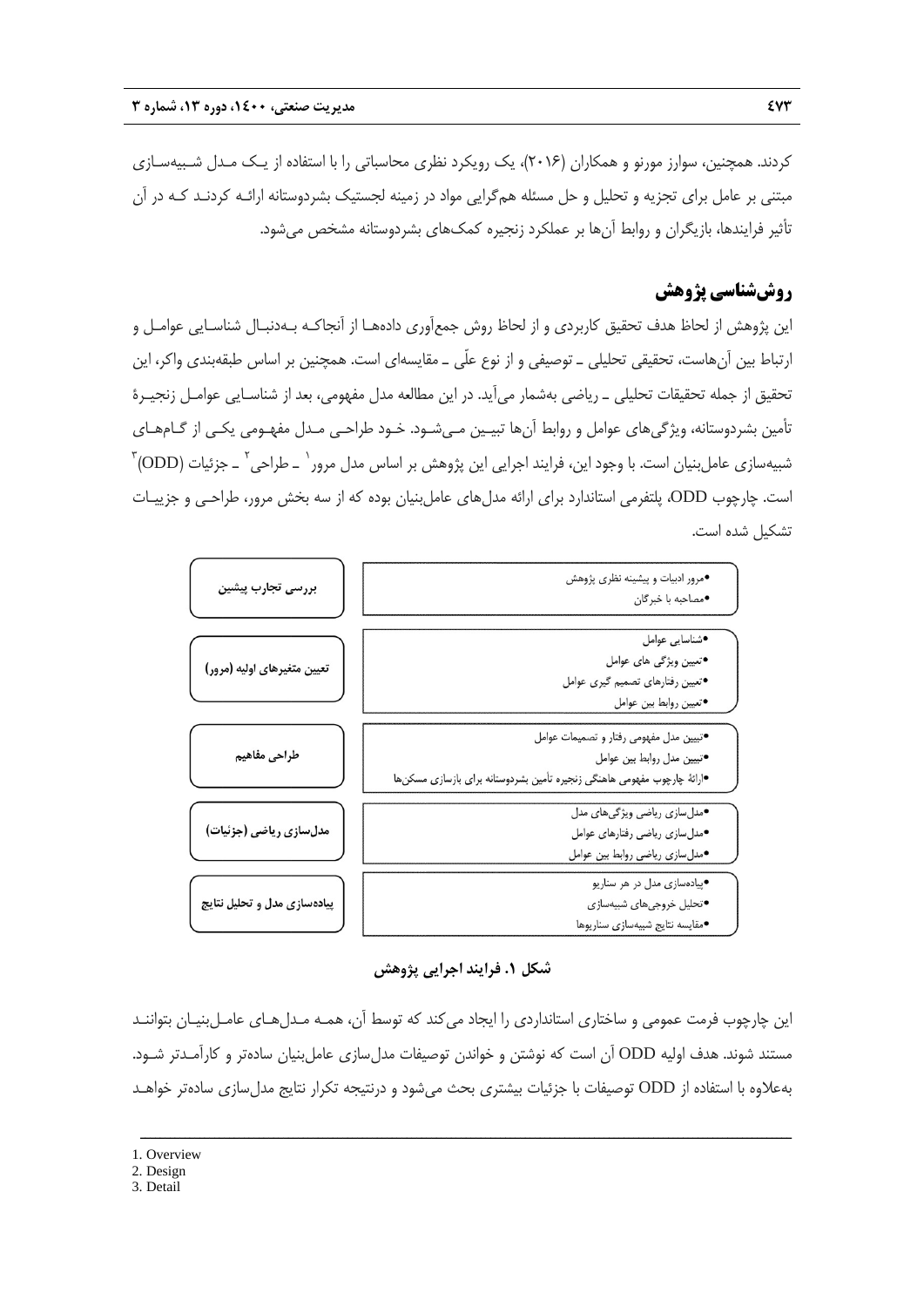بود (گريم و همكاران، 2010). بر اساس اين چارچوب و اصول روششناسي شبيهسازي عاملبنيان پيشنهاد شـده توسـط (2011)، گامهاي اين پژوهش به شرح شكل 1 است. <sup>1</sup> يوتومو، پوترو و هرماوان

ارزش مدلسازي عاملبنيان آن است كه رفتارهاي خرد و كلان را با هـم تركيـب كـرده و بـه متخصصـان كمـك ميكند تا به جزئيات بيشتري توجه كنند. كشف ارتباطـات ميـان رفتـار در سـطح خـرد و نتـايج در سـطح كـلان، ارزش تجربههاي متخصصان را افزايش ميدهد. روش مدلسازي عاملبنيان براي شبيهسازي اين پيچيدگيها در زنجيرة تأمين بسيار كاربرد دارد (گيلبرت <sup>۲</sup>، ۲۰۰۸). وقتي بازيگران كليدي زنجيرهٔ تأمين، ديدگاه راهبردي نسبت به موقعيـتهـا داشـته باشد و نتايج و پيامدهاي بالقوه را بتواند شناسايي كنـد، قـادر بـه تصـميمگيـري بهتـر خواهـد بـود (بورشـچيو<sup>۳</sup>، ۲۰۱۳). مدلسازي عاملبنيان در حقيقت مدلسازي مجموعهاي از عوامـل خودمختـار، مسـتقل و نـاهمگون اسـت كـه بـهطـور گستردهاي باهم در ارتباط هستند و بدون جهت گيري ديگران عمل مي كند (كرجسي ً ۲۰۱۵). طبق مصاحبهها و ادبيـات نظري، 12 متغير و 7 پارامتر شناسايي شدند. پارامترها و متغيرهاي ذيل براي هر سناريو يكسان در نظر گرفته شده است. در جدول 1 متغيرهاي شناسايي شده به همراه مقياس اندازهگيري و منابع آنها ارائه شده است.

| - - - - - - -<br>レフー・                                      |             |                                            |  |  |  |
|------------------------------------------------------------|-------------|--------------------------------------------|--|--|--|
| منبع/منابع                                                 | واحد        | شرح متغير                                  |  |  |  |
| گلیزر و پوترابا <sup>۵</sup> (۲۰۲۱)                        | ميليون ريال | متوسط هزينه ساخت خانه مسكوني (در روستا)    |  |  |  |
| ويريومارتونو $(\mathbf{Y}\cdot\mathbf{Y}\cdot\mathbf{Y})$  | روز         | زمان انتظار صدور پروانه و دریافت مجوز ساخت |  |  |  |
| مصاحبه                                                     | بدون واحد   | نوع كمكـها (بلاعوض، وام)                   |  |  |  |
| ريچارد، آدجو، جيمز و لقمان ٢٠١٧)                           | روز         | متوسط زمان ساخت خانه مسكونى (در روستا)     |  |  |  |
| مصاحبه                                                     | روز         | زمان طی کردن مراحل اداری                   |  |  |  |
| مصاحبه                                                     | ميليون ريال | میزان مبلغ کمکهای دولتی                    |  |  |  |
| میشرا <sup>۹</sup> (۲۰۰۶) و اولشانسکی <sup>۱۰</sup> (۲۰۰۹) | درصد        | درصد پیشرفت فیزیکی کار <sup>^</sup>        |  |  |  |
| مصاحبه                                                     | ميليون ريال | متوسط سرمايه اوليه خانوار                  |  |  |  |
| مصاحبه                                                     | نفر         | تعداد دریافتکنندگان کمکهای دولتی           |  |  |  |
| مصاحبه                                                     | نفر         | تعداد دريافت كنندگان كمكهاى خيران          |  |  |  |
| مصاحبه                                                     | ميليون ريال | میزان مبلغ کمکهای خیران بنام               |  |  |  |
| روتانگنگوا و همکاران (۲۰۲۰)                                | عدد         | تعداد کل خانههای تخریب شده                 |  |  |  |

ــــــــــــــــــــــــــــــــــــــــــــــــــــــــــــــــــــــــــــــــــــــــــــــــــــــــــــــــــــــــــــــــــــ

**جدول .1 متغيرهاي مدل عاملبنيان**

1. Utomo, Putro & Hermawan

- 2. Gilbert
- 3. Borshchev
- 4. Krejci
- 5. Glaeser & Poterba
- 6. Wiryomartono
- 7. Richard, Adejo, James & Luqman
- 8. Work progression
- 9. Mishra
- 10. Olshansky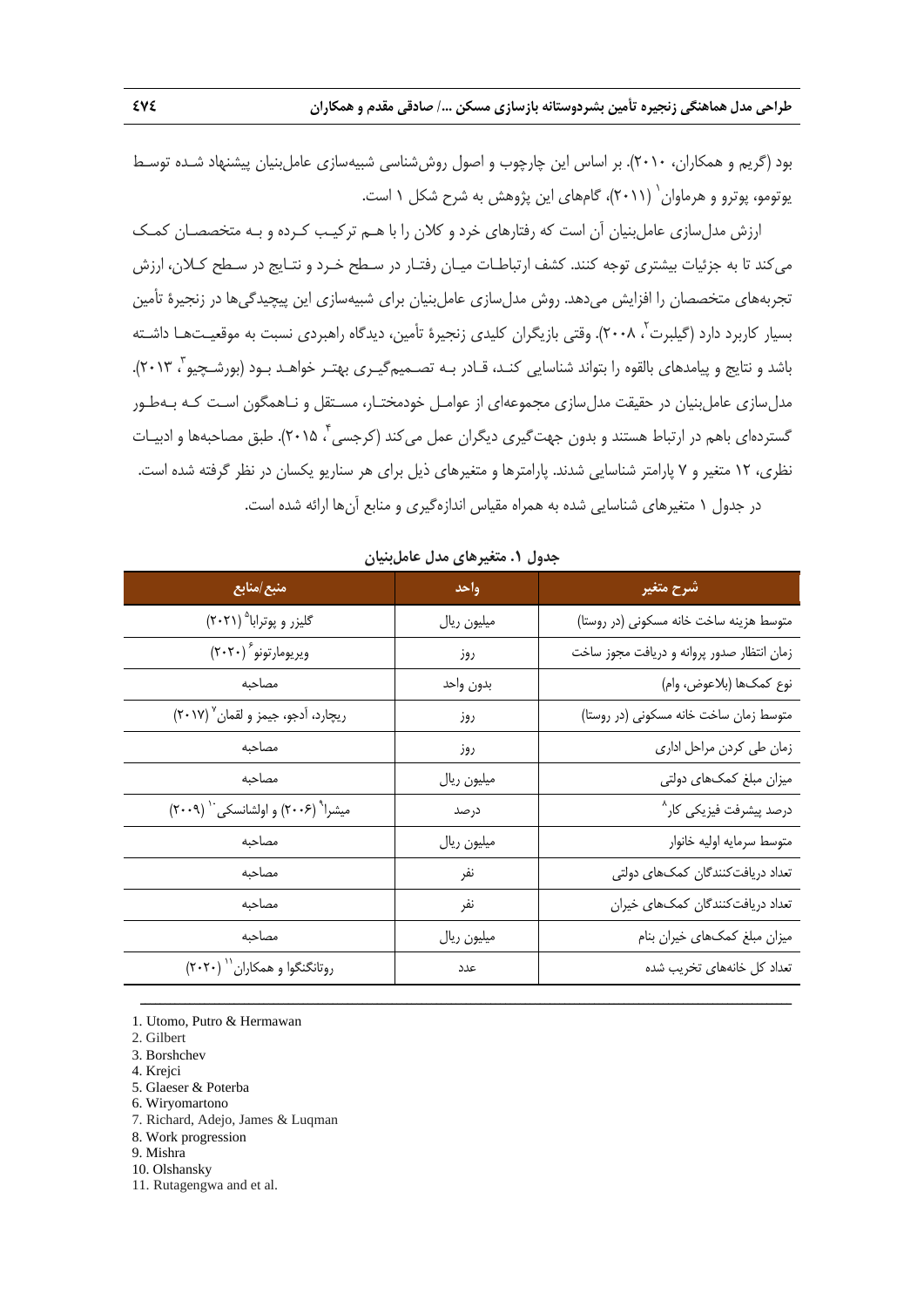همچنين 7 پارامترهاي شناسايي شده و واحد اندازه گيري آن به شرح جدول 2 است.

| منبع/منابع                                           | وأحد        | يارامترها                            |
|------------------------------------------------------|-------------|--------------------------------------|
| یین و لی $\big(\mathsf{Y}\cdots\mathsf{Y}\big)$      | در صد       | درصد حجم تخريب                       |
| چانگ، ویکینسون، برانسدون، سویل و پوتانگاروا ٌ (۲۰۱۱) | در صد       | نرخ تورم ؓ                           |
| مصاحبه                                               | ميليون ريال | بودجه کل دولت <sup>۵</sup>           |
| مصاحبه                                               | ميليون ريال | بودجه كل خيران بنام ً                |
| مصاحبه                                               | بدون واحد   | نظارت دولت به روند ساخت <sup>۷</sup> |
| مصاحبه                                               | بدون واحد   | نظارت خیران بنام به روند ساخت^       |
| $(Y \cdot Y)^{V}$ سيپ و ولا $Y$                      | متر مربع    | حداکثر متراژ زمین <sup>۹</sup>       |

**جدول .2 پارامترهاي مدل عاملبنيان**

# **يافتههاي پژوهش**

با توجه به گزارش مركز تحقيقاتي اپيدميولوژي فجايع (CRED (يكي از استانهايي كه با سيلابهاي بهار 1398 مواجه شد استان مازندران است، كه تعداد 5917 خانه نيازمند نوسازي و 641 خانه كاملاً تخريب شده و نيازمند بازسازي بودنـد. در اين ميان بر اساس مصاحبههاي انجام شده، مورد مطالعه در اين پژوهش روستاي ركن كـلا از توابـع بخـش مركـزي شهرستان سيمرغ در استان مازندران است. در سرشماري سال ،1395 جمعيت اين روستا 1400 نفر بوده است. در فاجعـة سيلاب بهار ١٣٩٨، حدود ۶۰درصد اين روستا با ١۶۰ خانوار تخريب شد و نيازمند بازسازي بود، بنـابراين، روسـتاي ركـن كلا يكي از مناطقي است كه بيشترين درصد تخريب را داشته است، از اين رو، براي مطالعـه مـوردي و همچنـين، تأييـد مدل و روشن شدن چگونگي نحوه امدادرساني به افراد سيلزده براي بازسازي مسكنهاي تخريب شده در فاجعـه سـيل انتخاب شده است.

### **رابطه بين دولت، خيران بنام و افراد آسيبديده در رابطه با بازسازي اسكان**

در پاسخ به پرسش اول پژوهش رابطه بين دولت، خيران بنام و افراد آسيبديده در رابطه با بازسازي اسكان به شرح زيـر به دست آمد:

### **الف) ارتباط بين عوامل**

عوامل و بازيگران زيادي در زنجيرة تأمين بشردوستانه از جمله: آسيبديدگان، دولت، ارتش، جمعيت هلال احمر، مديريت

- 5. Government monitoring
- 8. Celebrity monitoring
- 9. Land area

<sup>1.</sup> Destruction

<sup>2.</sup> Yin & Li

<sup>3.</sup> Inflation

<sup>4.</sup> Chang, Wilkinson, Brunsdon, Seville & Potangaroa

<sup>5.</sup> Government budget

<sup>6.</sup> Celebrity budget

<sup>10.</sup> Sipe & Vella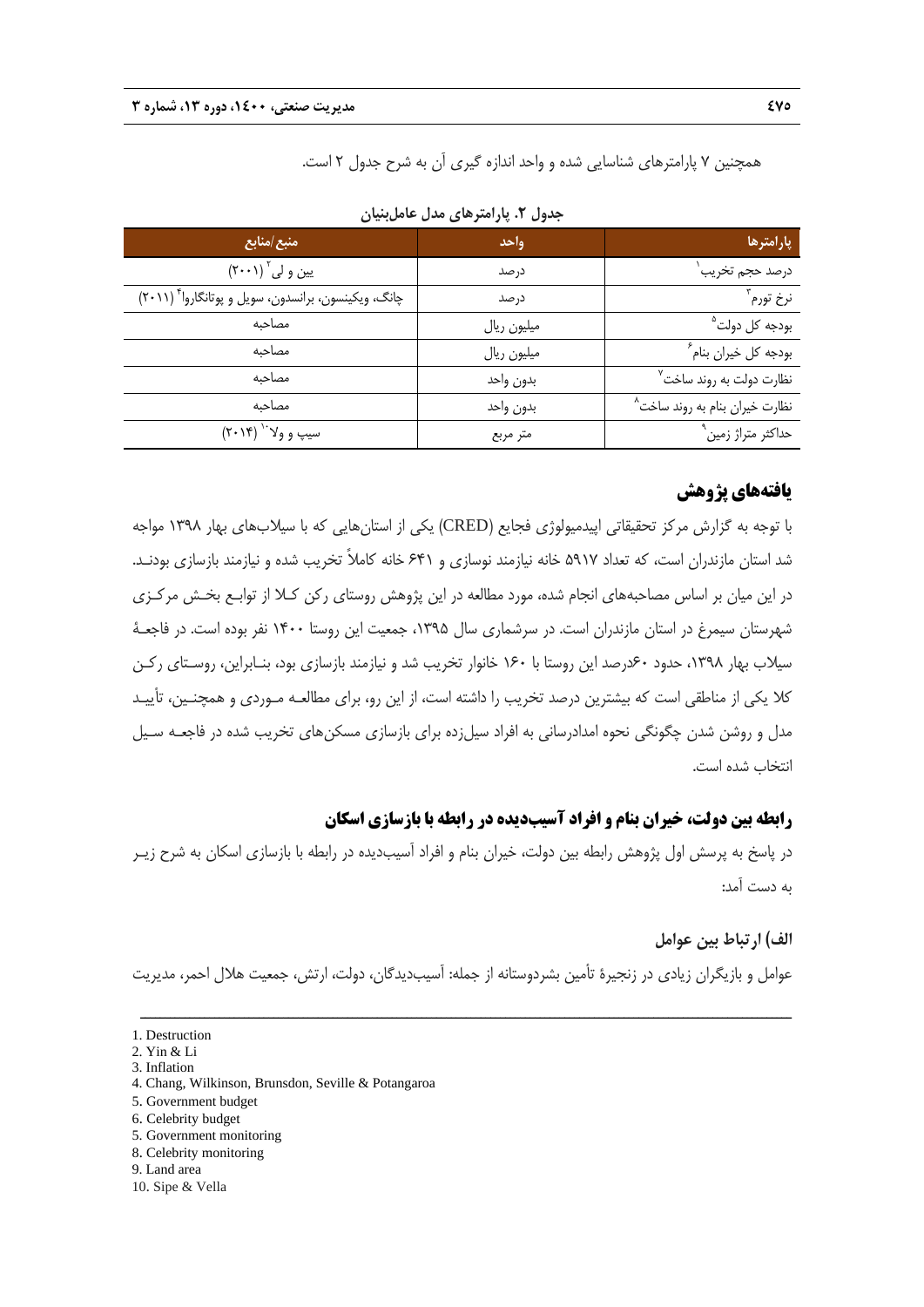بحران، سپاه، بنياد مسكن انقلاب اسلامي، نهادهاي كمكرساني دولتي، خيران (بنام و عـادي)، بخـشهـاي خصوصـي، NGOها و... نقش دارند اما به تشخيص تمام خبرگان پژوهش و مطالعات و بررسيهاي صورت گرفته، عوامل اصـلي در اين پژوهش كه مرتبط با عنوان تحقيق نيز ميباشد، افراد خسارتديده از سيل، دولت و خيران بنام هستند، كه با توجه به مطالعات صورت گرفته تاكنون پژوهشي اين سه عامل را با هم در نظر نگرفته است. همچنين، افراد حادثهديده از فجايع و هريك از نهادهاي كمككننده به عنوان بازيگران اصلي در زنجيرة تأمين بشردوستانه حائز تمامي ويژگيهاي لازم بـراي عوامل در شبيهسازي عاملبنيان هستند (كوزولينو، 2012). شكل 2 رابطه بين عوامل را نشان ميدهد.



**شكل .2 ارتباط بين عوامل در حوزه اسكان سيلزدگان** 

در شكل ۲، عامل دولت و خيران بنام كه به عنوان نهاد كمك كننده در زنجيره محسوب مي شـوند، هـر يـك داراي زيرمجموعههاي خاص خود هستند. وظيفه اسكان دائم در زمان فاجعه به عهده بنياد مسكن انقلاب اسلامي است. هريك از عوامل دولت و خيران بنام به عامل آسيبديدگان در زمان فاجعه امداد رساني ميكننـد كـه در ايـن مطالعـه صـرفاً بـه كمكهاي نقدي اين عوامل در زمينه اسكان دائم پرداخته شد.

# **ب) ويژگي هر يك از عوامل**

اين مطالعه يك مدل مبتني بر عامل را توسعه ميدهد و سه نوع عامل را تعريف ميكند:

- .1 **عامل دولت:** در هر استان يك نهاد مديريت بحران زيرمجموعه استانداري فعاليت ميكند كه امور مربوط به قبل از فاجعه، حين فاجعه و بعد از ان را برعهـده دارد. يكـي از اقـدامات زنجيـرة تـأمين بشردوسـتانه مربـوط بـه اسـكان سيلزدگان به دو صورت نوسازي و بازسازي است.
- .2 **عامل خيران بنام:** در زمان وقوع فاجعـه خيـران بنـام (سـلبريتيهـا) بـهصـورت انفـرادي يـا در قالـب حضـور در سازمانهاي مردم نهاد براي كمك رساني در حوزههاي مختلف از جمله بازسازي مسكنها فعاليت دارند. بسـياري از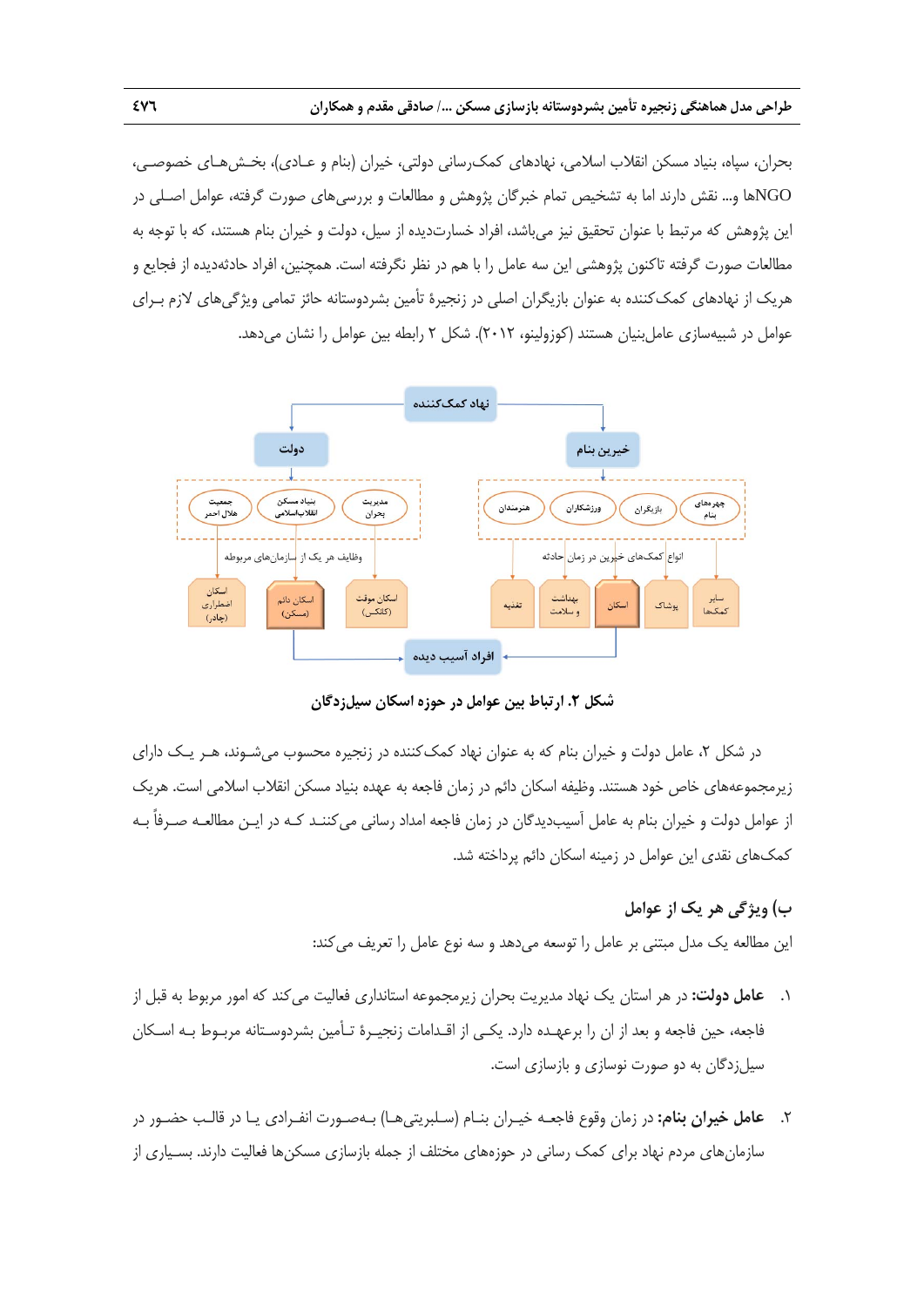اين خيران بنام علاوه بر اينكه خودشان كمكهاي نقدي اعطا ميكنند، از طريق حسن شهرتشان نيـز، مـردم را بـه كمك نقدي براي بازسازي مسكنها تشويق كرده و با توجه به اعتمادي كه به آنها دارنـد متـولي جمـعآوري ايـن كمكها ميشوند.

.3 **عامل افراد آسيبديده:** در اين پژوهش فرد آسيبديده شخصي است كه در اثر سيل منزل مسـكونياش تخريـب شده و با توجه به خسارتهاي بـه بارآمـده تصـميم بـه نوسـازي و يـا بازسـازي مـيگيـرد. در ايـن پـژوهش تنهـا آسيبديدگاني كه مسكنشان بيش از %30 تخريب شده باشد حائز شرايط اوليه دريافت تسهيلات مـالي از دولـت و خيران بنام جهت بازسازي خواهند بود.

### **چگونگي امدادرساني توسط دولت و خيران بنام براي بازسازي مسكن**

در پاسخ به پرسش دوم پژوهش، چگونگي امدادرساني توسط دولت و خيران بنام براي بازسازي مسكن افراد آسـيبديـده تشريح شد و در پاسخ به سؤال سوم پژوهش، بر اساس نتايج شبيهسازي شاخصهاي تعـداد خانـههـاي بازسـازي شـده، هزينه ساخت، متوسط سرمايه هر فرد براي تكميل خانه، ميزان كسـري و مـازاد بودجـه، متوسـط تسـهيلات دريـافتي و متوسط زمان تكميل اسكان در شرايط تورمي و غيرتورمي در هر سناريو به دست آمد.

در ابتداي هر شبيه سازي، به هر عامـل وظيفـه اي اختصـاص داده مـيشـود. افـراد خسـارتديـده بـراي دريافـت كمكهاي نقدي جهت بازسازي خانههايشان از دو منبع مالي تسهيلات دريافت كنند:

- .1 كمك بلاعوض دولت، براي بازسازي مسكن، بدون نياز به بازپرداخت از طرف دولت به همه حادثهديدگاني كه درخواست دريافت كمك بلاعوض دارند و بعد از ارزيابي اوليه ميزان خسارتشان بيش از 30درصد بـرآورد شـده باشد اعطا ميشود. در سال ،1398 مبلغ كمكهاي بلاعوض دولت 100 ميليون ريال بوده است. اين مبلـغ بـر اساس مفروضات سناريو، بهصورت يكجا پرداخت ميشود.
	- .2 كمكهاي خيران بنام به مبلغ 300 ميليون ريال كه بهصورت يكجا به افراد پرداخت ميشود.

فرض بر آن است كه ابتدا عامل فرد آسيبديده از دولـت درخواسـت كمـك مـيكنـد و در صـورت كـافي نبـودن كمكهاي دولتي به عامل خيران بنام مراجعه كرده و كمكهاي نقدي خود را دريافت ميكند. شبيهسـازي زمـاني پايـان مييابد كه فرد با توجه به داشتن سرمايه اوليه و با وجود دريافت تمامي كمكهاي دولتي و غيردولتي بودجه كافي بـراي ساخت و تكميل خانه خود نداشته باشد و يا اينكه كمكهاي دريافتي از دولت و خيران بنام كافي بوده و موفق به تكميل خانه مسكوني خود شود. با توجه به اينكه آسيبديدگان صرفاً از كمكهاي دولتي يا صرفاً از كمكهاي خيران بنـام و يـا حتي تركيبي از ان استفاده كنند سناريوهاي مختلفي مطرح ميشود. در اين مطالعه به بررسي دو سناريو در شرايط تورمي و غيرتورمي پرداخته شده است:

> .1 سناريو اول: كمك رساني صرفاً توسط دولت .2 سناريو دوم: كمك رساني صرفاً توسط خيران بنام شكل 3 فلوچارت فرايندهاي اصلي را در سناريو اول ارائه ميدهد.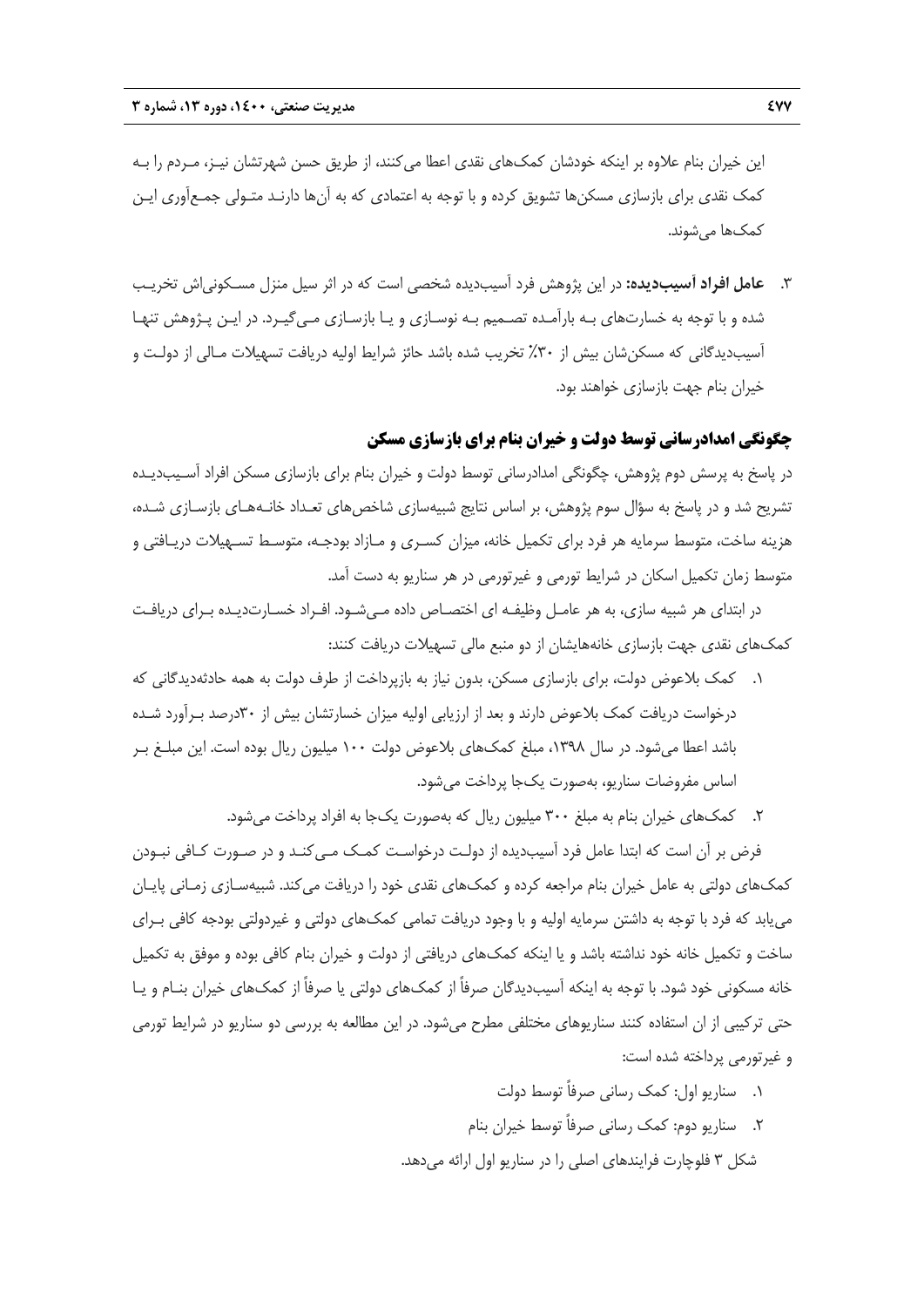

**شكل .3 نمودار فرايند اعطاي تسهيلات در سناريو اول** 

همچنين، شكل 4 فرايند اعطاي تسهيلات را در سناريو دوم نشان ميدهد:



**شكل .4 نمودار فرايند اعطاي تسهيلات در سناريو دوم**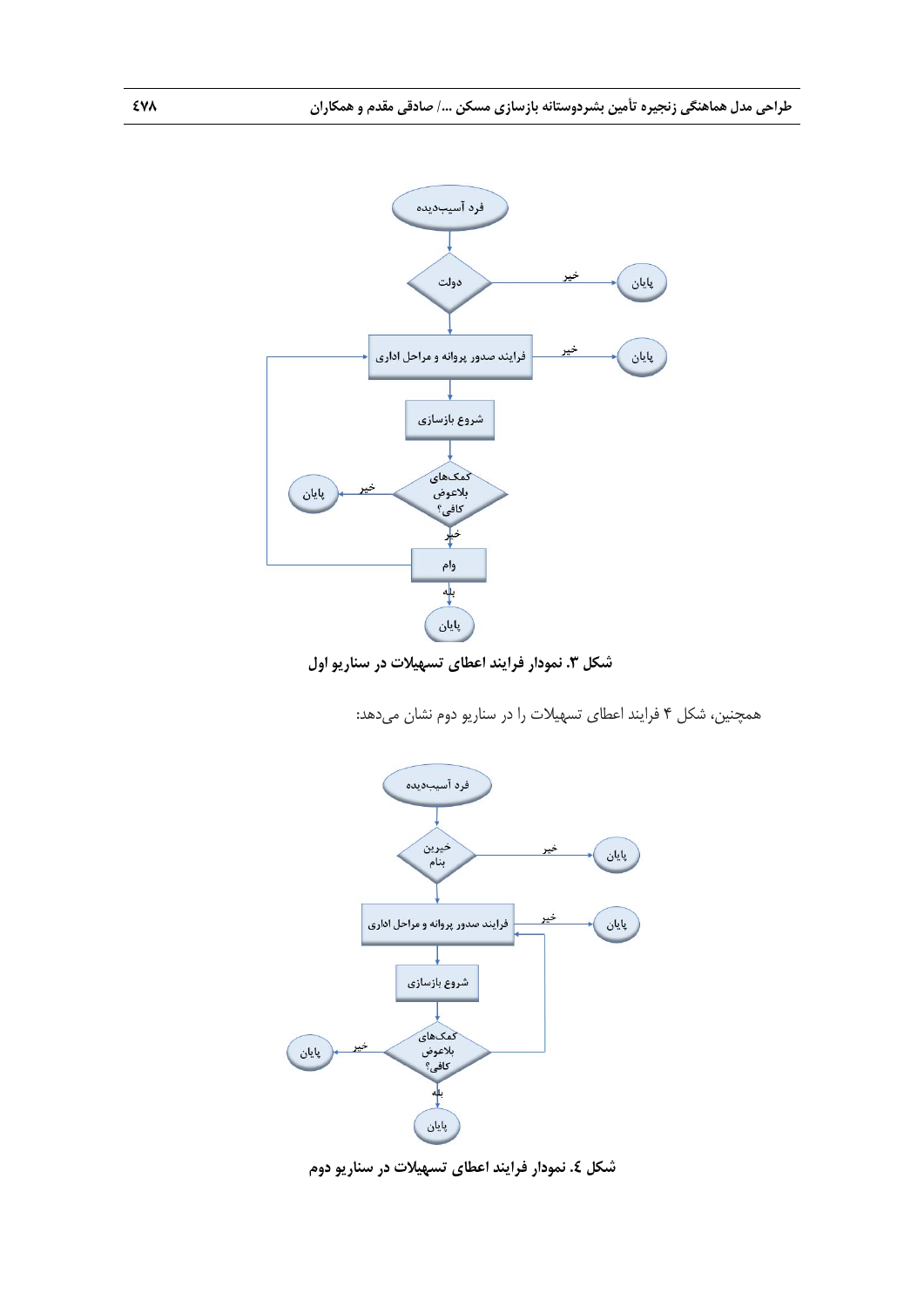**سناريو :1 سناريو كمكرساني صرفاً توسط دولت** 

در اين سناريو آسيبديدگان تنها از كمكهاي دولتي بهره ميبرند. تسهيلات نقدي دولت براي بازسازي مسكنها شـامل دو قسم ميشود:

**الف) كمكهاي بلاعوض:** اين كمكها بدون نياز به بازپرداخت از طرف دولت به همه حادثـهديـدگاني كـه درخواسـت دريافت كمك بلاعوض دارند و بعد از ارزيابي اوليه ميزان خسارتشان بيش از 30درصد براورد شده باشد اعطا ميشـود. در سال ،1398 مبلغ كمكهاي بلاعوض دولت 100 ميليون ريال بوده است. اين مبلغ بر اساس مفروضات سناريو، بهصورت يكجا پرداخت ميشود.

**ب) اعطاي وام:** حداكثر وام اعطايي از طرف دولت به خانههاي آسيبديده 400 ميليون ريال است. ايـن وام بـر اسـاس پيشرفت فيزيكي، مرحله به مرحله پرداخت ميشود و سود تسهيلات، 4درصد با بازپرداخت 12 ساله (144 ماهه) است. بر اساس برآورد اوليه هزينه احداث آن به شرح جدول 3 است.

| مبلغ<br>تسهيلات          | جمع<br>هزينهها             | زمان بازرسی<br>(روز) | هزينه<br>دستمزد | هزينه<br>مصالح    | زمان<br>(روز) | درصد<br>ˈ پیشرفت فیزیکی | مراحل                          |
|--------------------------|----------------------------|----------------------|-----------------|-------------------|---------------|-------------------------|--------------------------------|
| ۲۸                       | ۲/۵                        | ٧                    | ۲/۵             |                   | ۶             | ٧                       | ۱. پس از پی کنی                |
| ۹۲                       | ۴۶                         | ٧                    | $\lambda$       | ۳۶                | ٨             | ٢٣                      | ٢. پس از فوندانسيون            |
| ۶۰                       | ۱۷۰                        | ٧                    | ١.              | ۱۶۰               | ۶             | ١۵                      | ۳. پس از اسکلت بندی            |
| ٨٠                       | ۵۰                         | ٧                    | ١.              | ۴٠                | Λ             | ٢٠                      | ۴. پس از احداث سقف             |
| ۱۰۰                      | $\mathsf{Y}\setminus\cdot$ | ٧                    | ۶۰              | ۱۵۰               | ١٨            | ۲۵                      | ۵. پس از سفت کاری              |
| ۴٠                       | $\frac{5}{11}$             | ٧                    | ۶۴              | $\Delta V/\Delta$ | ٢٠            | ١.                      | ۶. پــس از نــازک کــاری       |
| $\mathfrak{r}\cdot\cdot$ | ٧٠٠                        | ۴۲                   |                 |                   | ۶۶            | $\cdots$                | (بهرهبرداری و سکونت)<br>جمع کل |

**جدول .3 هزينه برآورد شده براي احداث خانه در سناريو اول با مساحت 40 مترمربع در بهار 1398**

مبلغ هزينهها به ميليون ريال است

در اين سناريو دولت فقط معادل 500 ميليون ريال از هزينه براورد شده، تسهيلات كمـكهـاي بلاعـوض و وام در اختيار اسيب ديدگان قرار مي دهد. بنابراين در مراحل ساخت ٢٠٠ ميليون ريال برعهده مالک مي باشد. با انتخاب پيمانکـار فرايند بازسازي در 6 مرحله فوق آغاز ميشود. مفروضات كلي مدل، درحالتي كه عامل دولت امدادرساني كند:

- حداكثر مساحتي كه دولت براي بازسازي خانهها تسهيلات ميدهد 40 متر مربع است. (بر اساس سهميه سـال 1398) درواقع متراژ خانه در ميزان مبلغ تسهيلات تفاوتي ندارد.
- در حالت بازسازي اسكان، تركيب خانواده و تعداد خانواده اهميتي ندارد و كمكها فقط بر اساس مساحت زمين و حجم تخريب است.
	- در هر سناريو ميزان سرمايه اوليه فرد براي ساخت مسكن بهصورت تصادفي محاسبه شده است.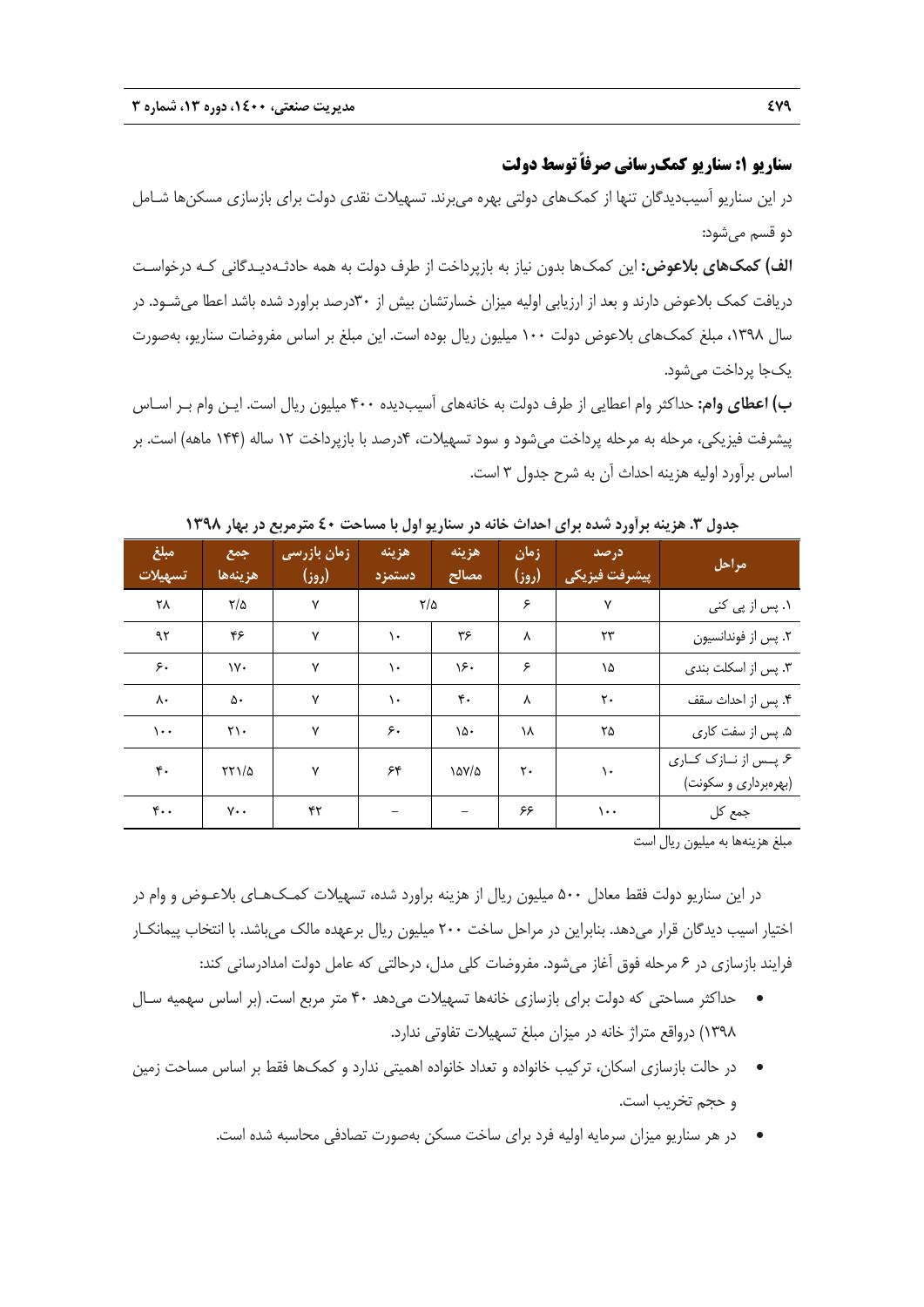**طراحي مدل هماهنگي زنجيره تأمين بشردوستانه بازسازي مسكن /... صادقي مقدم و همكاران 480** 

- افراد از زمان صدور پروانه 18 ماه مهلت دارند كه خانه خود را بسازند، تا بتوانند از تمامي كمكهـاي دولتـي در هر مرحله استفاده كنند (پروانه ساخت تا 36 ماه قابل تمديد است).
	- فرايند تشكيل پرونده و صدور پروانه به طور ميانگين 2 ماه طول ميكشد.
- درصورتي كه فرد خسارتديده هر دو نوع كمك بلاعوض و وام را دريافت كرد اما نتوانست خانهاش را تكميـل كند دولت كمك ديگري به او نخواهد كرد.

در نرمافزار نتلوگو، كد نويسي شبيهسازي بر اساس مفروضات سناريو اول صورت گرفت و تمام اعداد به دست آمده با توجه به اعداد تصادفي شبيهسازي متناسب با شرايط هر سـناريو بـه دسـت مـيآيـد. در شـبيهسـازي صـورت گرفتـه، خروجيهاي براي 100 خانه آسيبديده، به دست آمد. سطرهاي 2 و 3 جدول خروجـي در شـرايط بـدون تـورم را نشـان ميدهد و خروجي در شرايط تورمي در سطرهاي 4 و 5 به شرح جدول 4 نمايش داده شده است.

| متوسط تسهيلات<br>دريافتى | میزان کسری <i> </i> مازاد بودجه <mark> </mark> | متوسط<br>سرمايه | تعداد خانههای<br>بازسازی شده | وضعيت<br>تكميل خانه | مفروضات  |
|--------------------------|------------------------------------------------|-----------------|------------------------------|---------------------|----------|
|                          | (میلیون ریال)                                  |                 |                              |                     | تورمى    |
| ۴۰۰                      | ۵۶۵.                                           | ۴۱۳             | ۵۷                           | تكميل شده           |          |
| ٢۶٠                      | $-\sqrt{2} \cdot \cdot \frac{6}{5}$            | ۱۲۷             | ۴۳                           | تكميل نشده          | غيرتورمي |
| ۵۰۰                      | $\Delta Y$ .                                   | ۴۵۲             | ٣٧                           | تكميل شده           |          |
| ۲۱۰                      | $-1954$                                        | ١٧٨             | ۶۳                           | تكميل نشده          | تورمى    |

**جدول .4 خروجي سناريو اول**

با توجه به خروجي حاصل از اين سناريو، در شرايط غيرتورمي متوسط مـازاد بودجـه خانـههـاي تكميـل شـده 157 ميليون ريال ميباشد كه با توجه به تسهيلات 500 ميليون ريالي اگر به افرادي كه خانههايشان تكميل شده بود به جـاي 500 ميليون ريال تسهيلات (وام و يا كمك بلاعوض) 343 ميليون ريال تعلق ميگرفت، تعداد خانـههـاي تكميـل شـده افزايش مييافت. همچنين خروجيها نشان ميدهد كه كمترين سرمايه فردي كه خانـه اش تكميـل شـده 340 ميليـون ريال است بنابراين، درصورتي كه سرمايه خانواري بيش از 340 ميليون ريال باشد بايد كـل تسـهيلاتي كـه بـه او تعلـق بگيرد حداقل 343 ميليون ريال باشد يا به عبارتي اگر به طور متوسط سرمايه خانوار كمتر از 340 ميليون ريـال باشـد بـه جاي 500 ميليون ريال، بايد 700 ميليون ريال تسهيلات دريافت كند تا بتواند خانه خود را تكميل كند. بـهطـور كلـي، در صورتي كه افرادي كه داراي سرمايه بيشتري هستند از تسهيلات دولتي كمتر استفاده ميكردنـد خانـه بيشـتري تكميـل ميشد. همچنين طبق جدول 5 تعداد خانههاي متوقف شده در هر مرحله در سناريو اول تعيين شد.

طبق جدول 5 خانهها به ترتيب، در حالت غيرتورمي در مراحل ششم و پنجم و در حالت تورمي در مراحـل پـنجم و چهارم داراي بيشترين توقف هستند. شايان ذكر است، تعداد خانههاي تكميل شده و تكميل نشده بر اساس شبيهسـازي و اعداد تصادفي در هر سناريو تعيين ميشوند.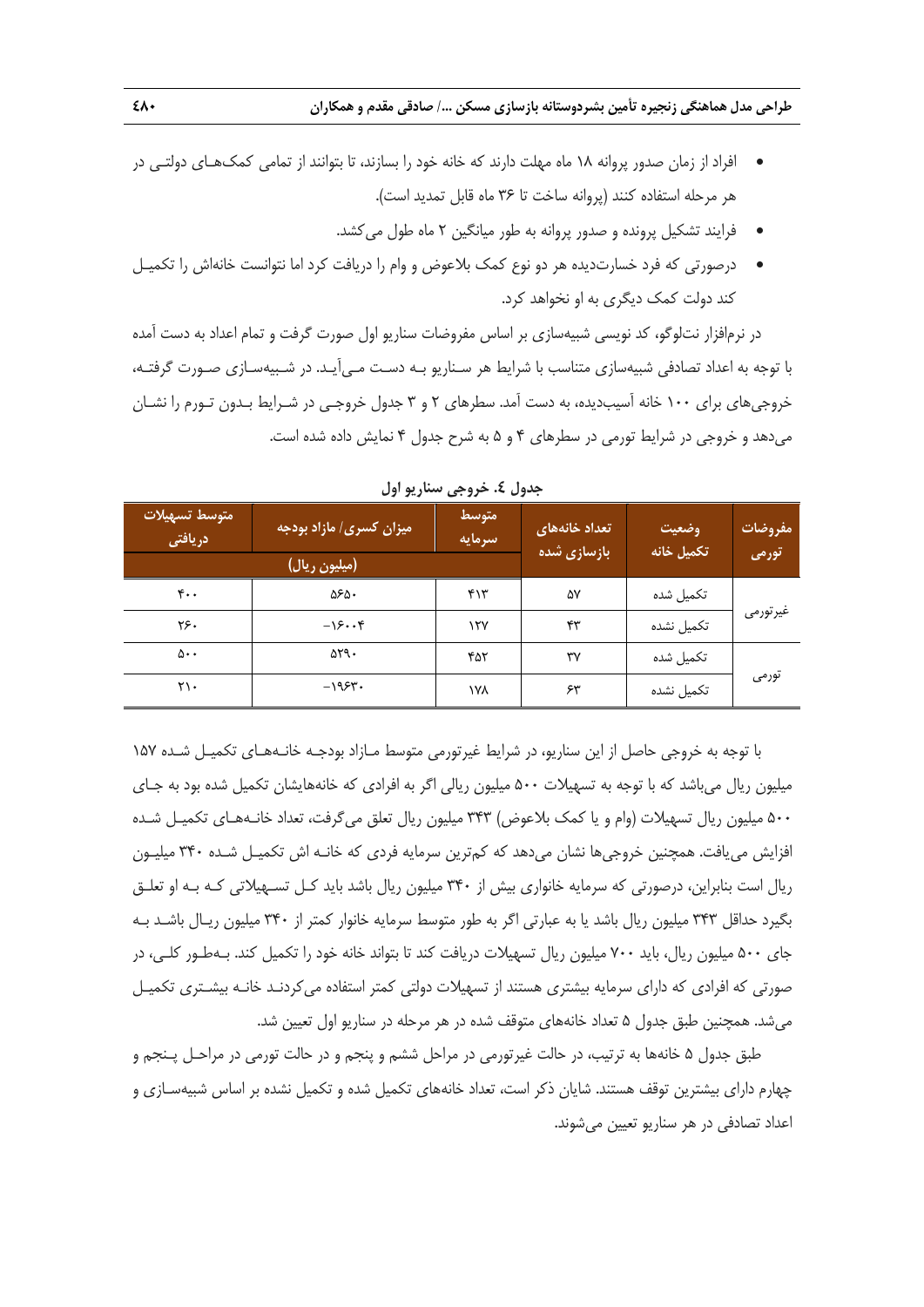| ً تعداد خانههای متوقف شده در شرایط تورمی <mark>.</mark> | ٔ تعداد خانههای متوقف شده در شرایط غیر تورمی ۱ | مرحله |
|---------------------------------------------------------|------------------------------------------------|-------|
|                                                         |                                                |       |
|                                                         | ۰.                                             |       |
|                                                         |                                                |       |
| ۲٠                                                      | ۲.                                             |       |
| ٣٧                                                      |                                                |       |
|                                                         | ۴۸                                             |       |

**جدول .5 تعداد خانههاي متوقف شده در هر مرحله در سناريو اول**

**سناريو :2 سناريو كمك رساني صرفاً توسط خيران بنام** 

در اين سناريو آسيب ديدگان تنها از كمكهاي خيران بنام بهره ميبرند. تسـهيلات نقـدي خيـران بنـام بـراي بازسـازي مسكنها فقط بهصورت كمك بلاعوض ميباشد. همچنين، در اين سناريو خيران بنام به افرادي كمك خواهند كرد كه از كمكهاي دولتي استفاده نكرده باشند و كل مبالغ نيز بهصورت يكجا بعد از دريافت تأييديه بنياد مسـكن شهرسـتان بـه افراد اعطا ميشود. فرايند اعطاي تسهيلات خيران بنام در اين سناريو به شرح زير است:

پس از وقوع حادثه افراد متقاضي تنها يك ماه براي درخواست تسهيلات مهلت دارند كه اين موضوع بـراي تسـريع در فرايند بازسازي در نظر گرفته شده است. در اين مرحله مطابق با درخواست مالك مسكن آسـيبديـده ارزيـابي شـدت خسارات توسط بازرسان بنياد مسكن شهرستان صورت ميگيرد و افرادي كه مسكنشان بالاي 30درصـد خسـارت ديـده باشد، حائز شرايط اوليه دريافت تسهيلات مالي جهت بازسازي خواهند بود. پس از تأييد بازرسـان، فراينـد صـدور پروانـه توسط نظام فني روستايي انجام ميشود و سپس فرد خسارتديده 20 روز مهلت دارد تا از خيران بنـام درخواسـت كمـك كند. ساخت هرخانه 40 متري در يك روستا مبلغ 700 ميليون ريال هزينه دارد و با توجه به بودجه 30 ميليارد ريـالي كـه سلبريتي در اختيار دارد و حجم تخريب سيل كه 100 خانه روستايي را ويران كرده است، سلبريتي ميتواند بـه هـر خانـه مبلغ 300 ميليون ريال كمك بلاعوض كند. فرد براي دريافت كمكها نيازي به طي كردن مراحل اداري نـدارد بنـابراين پرداختها در طي 7 الي 10 روز واريز خواهد شد. فرايند بازسازي به شرح جدول 6 است.

| جمع هزينهها     | هزينه دستمزد | هزينه مصالح<br>(میلیون ریال) | زمان (روز) | مراحل ساخت                               |  |
|-----------------|--------------|------------------------------|------------|------------------------------------------|--|
| ۲.۵             |              | ۲.۵                          | ۶          | ۱. مرحله پی کنی                          |  |
| ۴۶              | ٠٠           | ۳۶                           | ٨          | ٢. مرحله فوندانسيون                      |  |
| ١٧٠             | ۱۰           | ۱۶۰                          | ۶          | ٣. مرحله اسكلت بندى                      |  |
| ۵۰              | ۱۰           | $\mathbf{r}$ .               | ٨          | ۴. مرحله احداث سقف                       |  |
| ٢١٠             | ۶٠           | ۱۵۰                          | ١٨         | ۵. مرحله سفت کاری                        |  |
| ۲۲۱.۵           | ۶۴           | ۵۷.۵                         | ٢٠         | ۶. مرحله نازک کاری (بهره برداری و سکونت) |  |
| $V \cdot \cdot$ |              |                              | ۶۶         | جمع کل                                   |  |

**جدول .6 هزينه برآورد شده براي احداث خانه در سناريو دوم با مساحت 40 مترمربع در بهار 1398**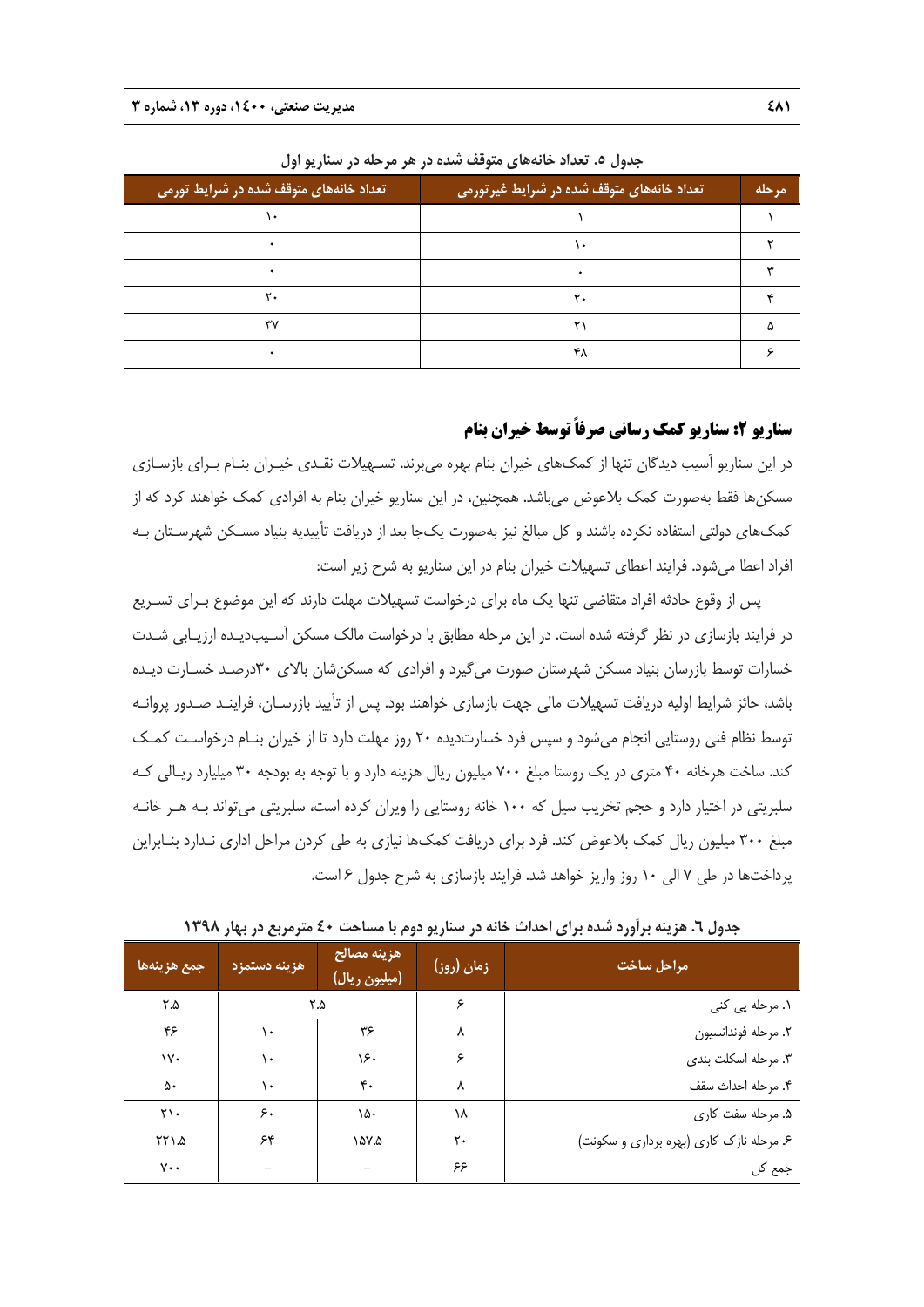در اين سناريو مالك علاوه بر 300 ميليون ريال دريافتي از طرف خيران، خـودش مبلـغ 400 ميليـون ريـال بـراي بازسازي تخصيص ميدهد. كه مبلغ اعطايي خيران تـا مرحلـه چهـارم و بخشـي از مرحلـه پـنجم را پوشـش مـيدهـد. مفروضات سناريو دوم به شرح ذيل است:

- فرد آسيبديده بعد از دريافت كمك بلاعوض درصورتي كه نتواند ساخت خانه خود را به اتمـام برسـاند خيـران بنام كمك ديگري به او نخواهند كرد.
- هيچ ممنوعيتي براي جمع آوري كمكهاي نقدي خيران بنام از مردم و توزيـع آن در زمـان بحـران بـه افـراد خسارتديده وجود ندارد.
- با توجه به ميزان مبلغ كمكهاي خيران بنام، تعداد خانههاي كمتري ولي با سرعت بيشتري ساخنه ميشود. بر اساس سناريو دوم در نرمافزار نتلوگو، خروجيهاي شبيهسازي به شرح جـدول 7 نمـايش داده شـده اسـت كـه سطرهاي 2 و 3 جدول خروجي در شرايط بدون تورم، و سطرهاي 4 و 5 در حالت تورمي را نشان ميدهد.

| متوسط تسهيلات دريافتي | میزان کسری/ مازاد بودجه       | متوسط سرمايه | تعداد خانههای | وضعيت      | مفروضات <i>ا</i> |
|-----------------------|-------------------------------|--------------|---------------|------------|------------------|
|                       | ميليون ريال                   |              | بازسازی شده   | تكميل خانه | تورمى            |
| ۳۰۰                   | $\mathbf{r} \cdot \mathbf{r}$ | ۵۱۴          | ٣١            | تكميل شده  |                  |
| ۳۰۰                   | $-1505$                       | ١λ٩          | ۶۹            | تكميل نشده | غيرتورمي         |
| ۵۰۰                   | ۱۸۰۰                          | ۴۸۴          | ۲۴            | تكميل شده  |                  |
| ۲۴۶                   | $-1997$                       | ۱۹۲          | ٧۶            | تكميل نشده | تورمى            |

**جدول .7 خروجي سناريو دوم**

با توجه به خروجي سناريو دوم در شرايط غيرتورمي، متوسط مازاد بودجه خانههاي تكميـل شـده 97 ميليـون ريـال ميباشد كه با توجه به تسهيلات 300 ميليون ريالي، اگر به افرادي كه خانههايشان تكميل شده بود به جاي 300 ميليون ريال تسهيلات (كمك بلاعوض) 203 ميليون ريال تعلق ميگرفت، تعداد خانـههـاي تكميـل شـده افـزايش مـييافـت. همچنين خروجيها نشان ميدهد كه كمترين سرمايه فردي كه خانهاش تكميل شده 420 ميليون ريال اسـت. بنـابراين، درصورتي كه سرمايه خانواري بيش از 420 ميليون ريال باشد بايد كل تسـهيلاتي كـه بـه او تعلـق بگيـرد حـداقل 203 ميليون ريال باشد يا به عبارتي اگر به طور متوسط سرمايه خانوار كمتر از 420 ميليون ريال باشد بـه جـاي 300 ميليـون ريال، بايد 700 ميليون ريال تسهيلات دريافت كند تا بتواند خانه خود را تكميل كند.

در اين سناريو متوسط ميزان تسهيلات دريافتي افرادي كه خانههايشان را تكميل كردهانـد و يـا نتوانسـتند تكميـل كنند، 300 ميليون ريال است. همچنين طبق جدول 8 تعداد خانههاي متوقف شده در هر مرحله در سناريو دوم تعيين شد. طبق جدول 8 خانهها به ترتيب، در حالت غيرتورمي در مراحل پنجم و ششم و در حالت تورمي در مراحل چهارم و پـنجم داراي بيشترين توقف هستند.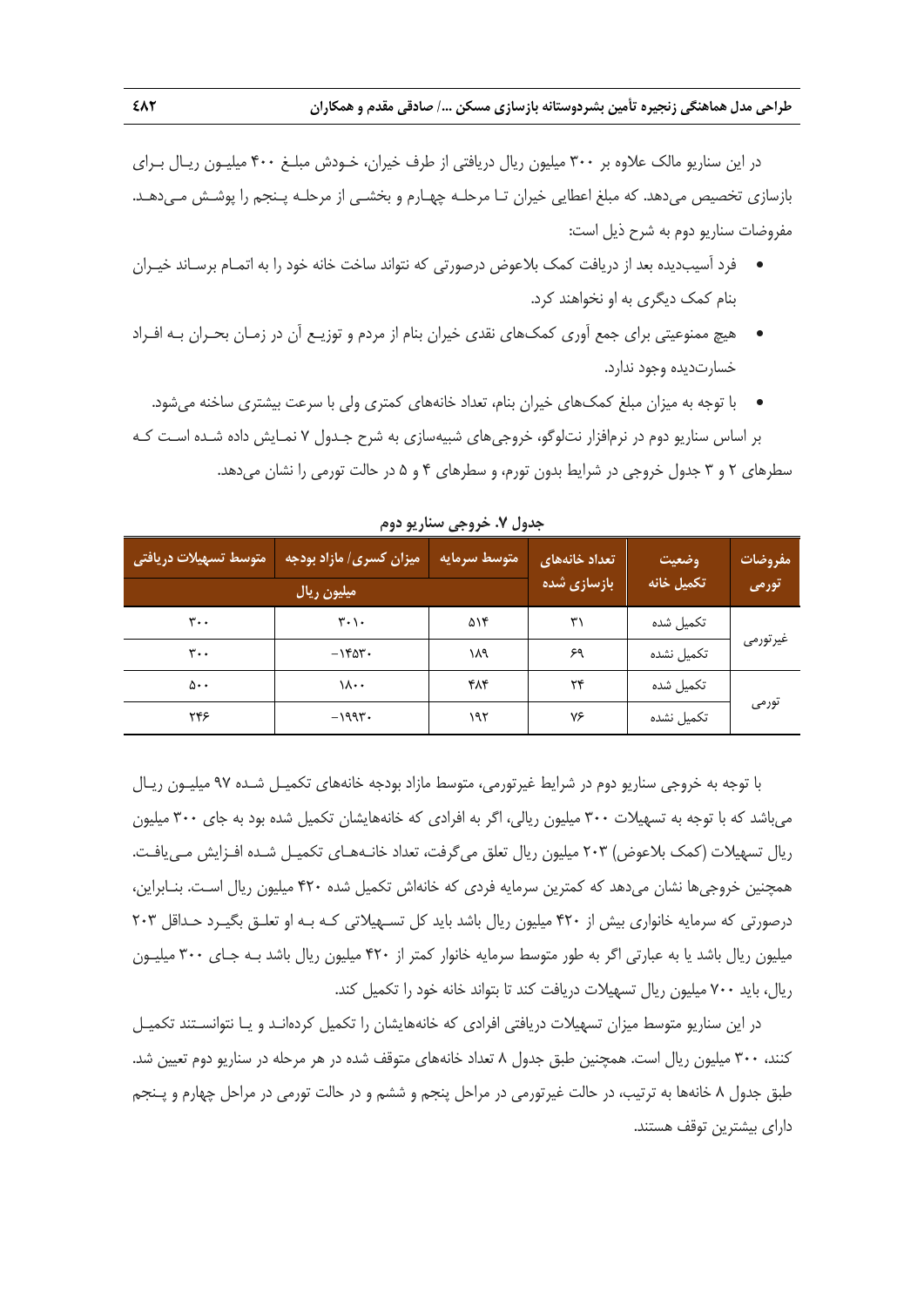| در شرایط تورمی تعداد خانههای متوقف شده | ِ تعداد خانههای متوقف شده در شرایط غیر <i>ت</i> ورمی | مرحله |
|----------------------------------------|------------------------------------------------------|-------|
|                                        |                                                      |       |
|                                        |                                                      |       |
|                                        |                                                      |       |
| ٣٧                                     |                                                      |       |
| ۲۴                                     | ۳۵                                                   |       |
|                                        | ٣٢                                                   |       |

**سناريو دوم هر مرحله در س متوقف شده در ه عداد خانههاي م جدول .8 تع**

نمايى از نرمافزار نتلوگو در سناريو دوم در شرايط غيرتورمى بهصورت شـكل ۵ اسـت. در شـكل زيـر رنـگ سـبز نمايانگر خانههاي تكميل شده و رنگ قرمز نشاندهنده خانههاي تكميل نشده است.



شكل ۵. خروجي نرمافزار نتلوگو در سناريو دوم در شرايط غيرتورمي

## **ميزان هماهنگي در زنجيرة تأمين بشردوستانه براي بازسازي مسكن در هر سناريو**

در پاسخ به پرسش چهارم پژوهش، میزان هماهنگی زنجیرهٔ تأمین بشردوستانه در سناریوهای مطرح شده به دسـت آمـد. بر اساس مصاحبههای انجام شده برای سنجش میزان هماهنگی بین عوامل دو شاخص زیر تعریف شد:

- ۰۱. میانگین مرحله پیشرفت فیزیکی برای خانههای نیازمند بازسازی (برحسب شماره مرحله بازسازی): این شاخص نشان میدهد که با توجه به هماهنگیهای صورت گرفته در این سناریو، میانگین پیشرفت فیزیکی مسـکنهـا در هر مرحله چه میزان است.
- ۲. میانگین زمان ساخت خانههای تکمیل شده (برحسب روز): در این شاخص مدت زمان بازسازی برای خانههایی كه تكميل شدهاند و مشكل تأمين مالي نداشتند برحسب روز بيان ميشود كه طولاني بودن اين زمان مي¤وانـد بخشي از ناهماهنگيهاي بين عوامل زنجيرهٔ تأمين بشردوستانه را تبيين كند.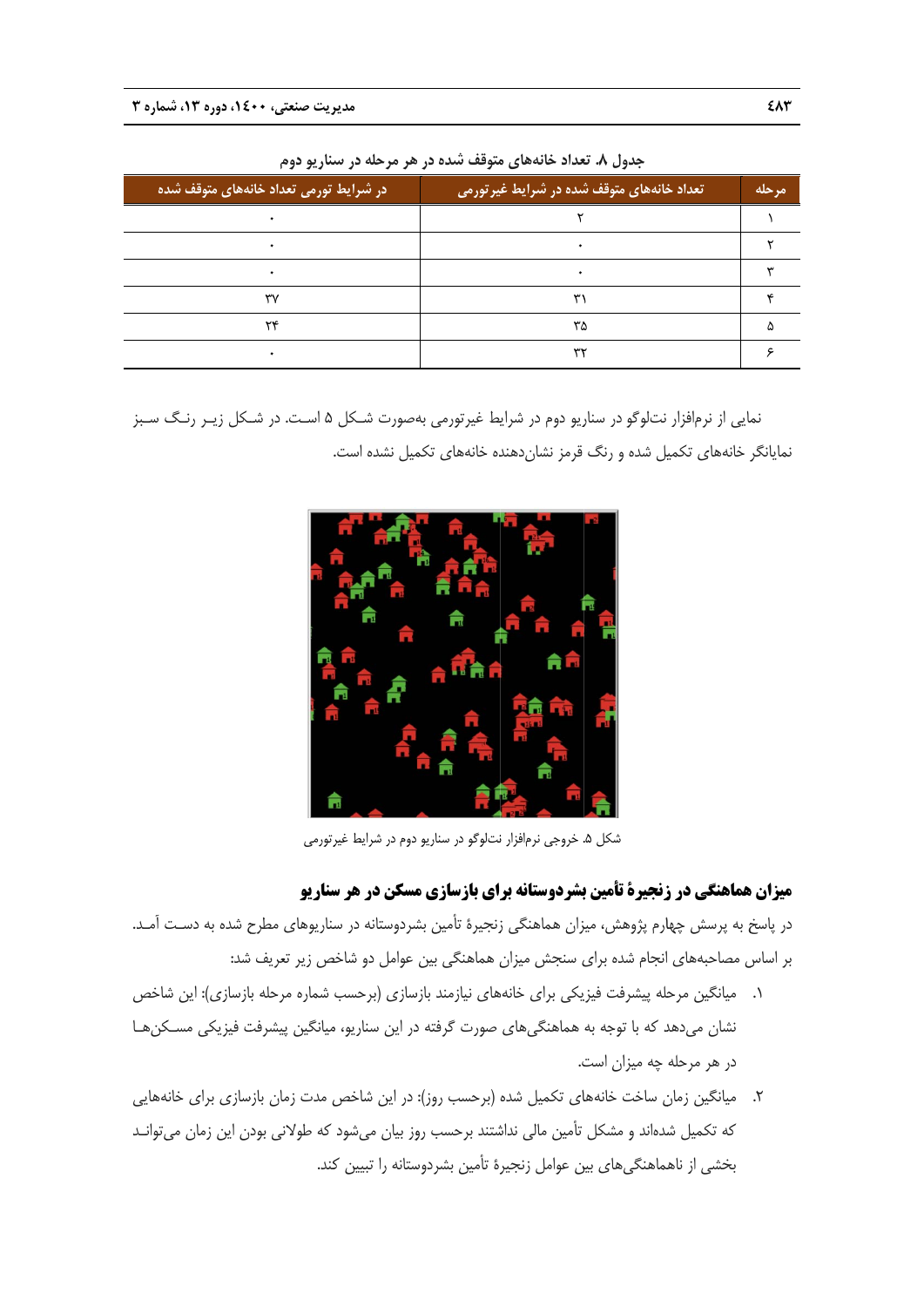**الف) روش پيشنهادي خبرگان براي محاسبه درصد هماهنگي** 

در اين پژوهش پيشنهاد خبرگان براي ضريب هماهنگي استفاده از دو شاخص زمان سـاخت و درصـد پيشـرفت فيزيكـي است. خبرگان وزن برابر را براي اين دو شاخص پيشنهاد دادند و استفاده از مجموع ساده وزني (SAW') را بـراي تعيـين امتياز نهايي هر سناريو توصيه كردند. اين روش، يكي از پركاربردترين روشهاي تصميمگيري چند معيـاره اسـت كـه در سال 1981 توسط هدانگ و يون ارائه شده است. در اين روش از يك تابع افزايش خطي براي نمايش ترجيحات تصـميم گيرندگان استفاده ميشود و جهت تصميم گيري، تنها به ماتريس تصميمگيري و بـردار وزن شـاخصهـاي ارزيـابي نيـاز ميباشد. پس از بيمقياس كردن ماتريس تصميم، با استفاده از ضرايب وزني معيارها، ماتريس تصميم بيمقيـاس وزندار به دست آمده، و با توجه به اين ماتريس، امتياز هر گزينه محاسبه ميشود (هوانگ و يون 2 .(1981 ،

با توجه به اينكه شاخصهاي زمان ساخت (بر حسب روز) ماهيت منفي و شـاخص پيشـرفت فيزيكـي (بـر حسـب درصد) ماهيت مثبت دارد بايد دادههاي ماتريس تصميم قبل از استفاده از روش ساو نرمالسازي شوند كه براي اين كار از روش نرمالسازي فازي استفاده ميشود. براي بهدست آوردن ماتريس تصميم يعني مقادير سـناريوها در هـر شـاخص از خروجيهاي بهدست آمده از نرمافزار نتلوگو در هر سناريو، استفاده ميشود. بر اسـاس گـامهـاي زيـر ايـن شـاخصهـا محاسبه ميگردد:

گام :1 ابتدا دادههاي مربوط به دو شاخص براي هر يك از سناريوها بر اساس ميانگين مشـاهدات هـر سـناريو بـهدسـت ميآيد.

گام ۲: با توجه به اينكه شاخص زمان ساخت برحسب روز و شاخص پيشرفت فيزيكي برحسب درصد بـرآورد شـده اسـت ابتدا با استفاده از روش بيمقياسسازي فازي، دادهها بيمقياس ميشوند و مقادير بيمقياسشده (نرمال شده)، براي ايـن شاخص ها بهدست مي آيد.

 ابتدا با توجه به اينكه زمان ساخت ماهيت منفي دارد، (يعني مقادير كمتر مطلـوبتـر اسـت)، از رابطـة زيـر اسـتفاده خواهد شد:

$$
n_{ij} = \frac{a_i^{\text{max}} - a_{ij}}{a_i^{\text{max}} - a_i^{\text{min}}}
$$
 (1)

در صورت استفاده از اين بيمقياسسازي مقادير بهدست آمده ماهيت مثبت پيدا ميكنند و مقادير بهدست امده بـين صفر و يك خواهند بود. عدد صفر مربوط به موردي است كه كمترين مطلوبيت و زمان بازسـازي را داشـته اسـت و عـدد يك سريع ترين زمان و بيشترين مطلوبيت را نشان ميدهد.

 سپس با توجه به اينكه درصد پيشرفت فيزيكي ماهيت مثبت دارد، (يعني مقادير بيشتر مطلوبتر است)، از رابطة زير استفاده خواهد شد:

<sup>1.</sup> Simple Additive Weighting

<sup>2.</sup> Hwang & Yoon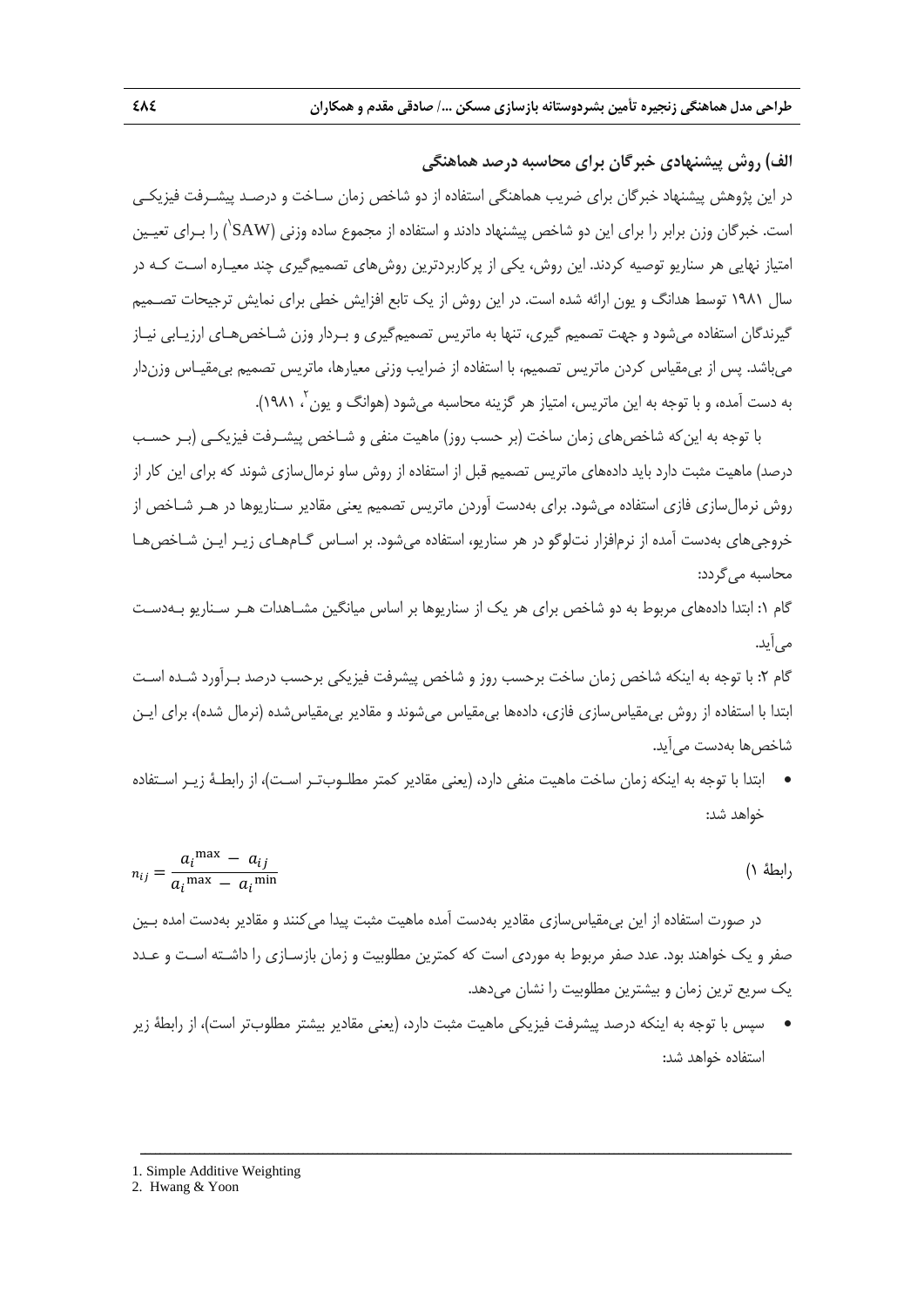$$
n_{ij} = \frac{a_{ij} - a_i^{\min}}{a_{ij}^{\max} - a_i^{\min}}
$$
 (Y

در صورت استفاده از اين بيمقياسسازي مقادير بهدست آمده ماهيت مثبت آن حفظ ميشود. گام۳: با استفاده از روش SAW با فرض برابري اوزان دو شاخص ضريب هماهنگي براي سناريوها بهدست مي آيد. گام ۴: رتبه بندي بر اساس ضريب هماهنگي صورت مي گيرد. به اين ترتيب كه اعداد به ترتيب از مقادير بيشتر به كمتـر مرتب ميشوند و سناريوها با مقادير بيشتر مطلوبتر هستند و رتبه بالاتري كسب ميكنند.

# **ب) محاسبه ميزان هماهنگي در هر سناريو در شرايط غيرتورمي**

ماتريس تصميم بهدست آمده براي دو سناريو بدون در نظر گرفتن تورم بهصورت جدول 9 بـهدسـت آمـد. در جـدول، از سمت راست ستونهاي ٢ و ٣، ماتريس تصميم سناريو بر اساس شاخص هماهنگي در شرايط غير تورمي نشان مي دهـد. در ستونهاي ۴ و ۵، ماتريس بي مقياس شده بر اساس رابطههاي ۱ و ۲ محاسبه شد و در سـتون هـاي ۶ و ۷، بـا فـرض برابري اوزان شاخصها (معادل 0/5)، بر اساس روش SAW، شاخص هماهنگي و رتبهبندي سناريوها بر اسـاس ميـزان هماهنگي در شرايط تورمي بهدست آمد. با توجه به روابطي كه در بالا توضـيح داده شـد، ميـزان همـاهنگي سـناريو دوم حدود 30 درصد بيشتر از سناريو اول است.

**سناريوها ماتريس تصميم ماتريس بيمقياس شده شاخص هماهنگي زمان ساخت درصد پيشرفت فيزيكي زمان ساخت درصد پيشرفت فيزيكي ضريب هماهنگي رتبه هماهنگي**  سناريو 1 101 71 0 0/3636 0/182 2 سناريو ٢ | ٨٢ | 7 × 1 - 0 0.5 | - 0.5 | 7 × 1 | 7 × 1 | 1 + 0.5 1 | 7 × 1 | 1 + 0

**جدول .9 ماتريس تصميم سناريو بر اساس شاخص هماهنگي در شرايط تورمي** 

### **ج) مقايسه ميزان هماهنگي محاسبه شده در هر سناريو در شرايط تورمي**

ماتريس تصميم بهدست آمده براي دو سناريو با در نظر گرفتن تورم بهصورت جدول 10 بهدست آمد. در جدول، از سـمت راست ستونهاي ٢ و ٣، ماتريس تصميم سناريو بر اسـاس شـاخص همـاهنگي در شـرايط تـورمي نشـان مـيدهـد. در ستونهاي ۴ و ۵، ماتريس بي مقياس شده بر اساس رابطههاي ۱ و ۲ محاسبه شد و در ستونهاي ۶ و ۷، با فرض برابري اوزان شاخصها (معادل 0/5)، بر اسـاس روش SAW، شـاخص همـاهنگي و رتبـه بنـدي سـناريوها بـر اسـاس ميـزان هماهنگي در شرايط تورمي بهدست آمد:

| جغون ۴۰٬۰۰۰ مرتبس مقتنیم مسرچ بر است من مسجل متناسقی فرانسرایت کررسی |                                          |                                    |           |                             |           |          |  |
|----------------------------------------------------------------------|------------------------------------------|------------------------------------|-----------|-----------------------------|-----------|----------|--|
|                                                                      | <sub>ا</sub> شاخص هماهنگی ا              | <mark>رماتریس</mark> بیمقیاس شده ا |           | ماتریس تصمیم <mark>(</mark> |           |          |  |
| رتبه هماهنگی                                                         | <sub>ا</sub> ضریب هماهنگی <mark>ا</mark> | درصد پیشرفت فیزیکی                 | زمان ساخت | ر درصد پیشرفت فیزیکی        | زمان ساخت | سناريوها |  |
|                                                                      |                                          |                                    |           |                             | ۱۰۲       | سناريو ` |  |
|                                                                      |                                          |                                    |           |                             | ۸۴        | سناريو ۲ |  |

**جدول .10 ماتريس تصميم سناريو بر اساس شاخص هماهنگي در شرايط تورمي**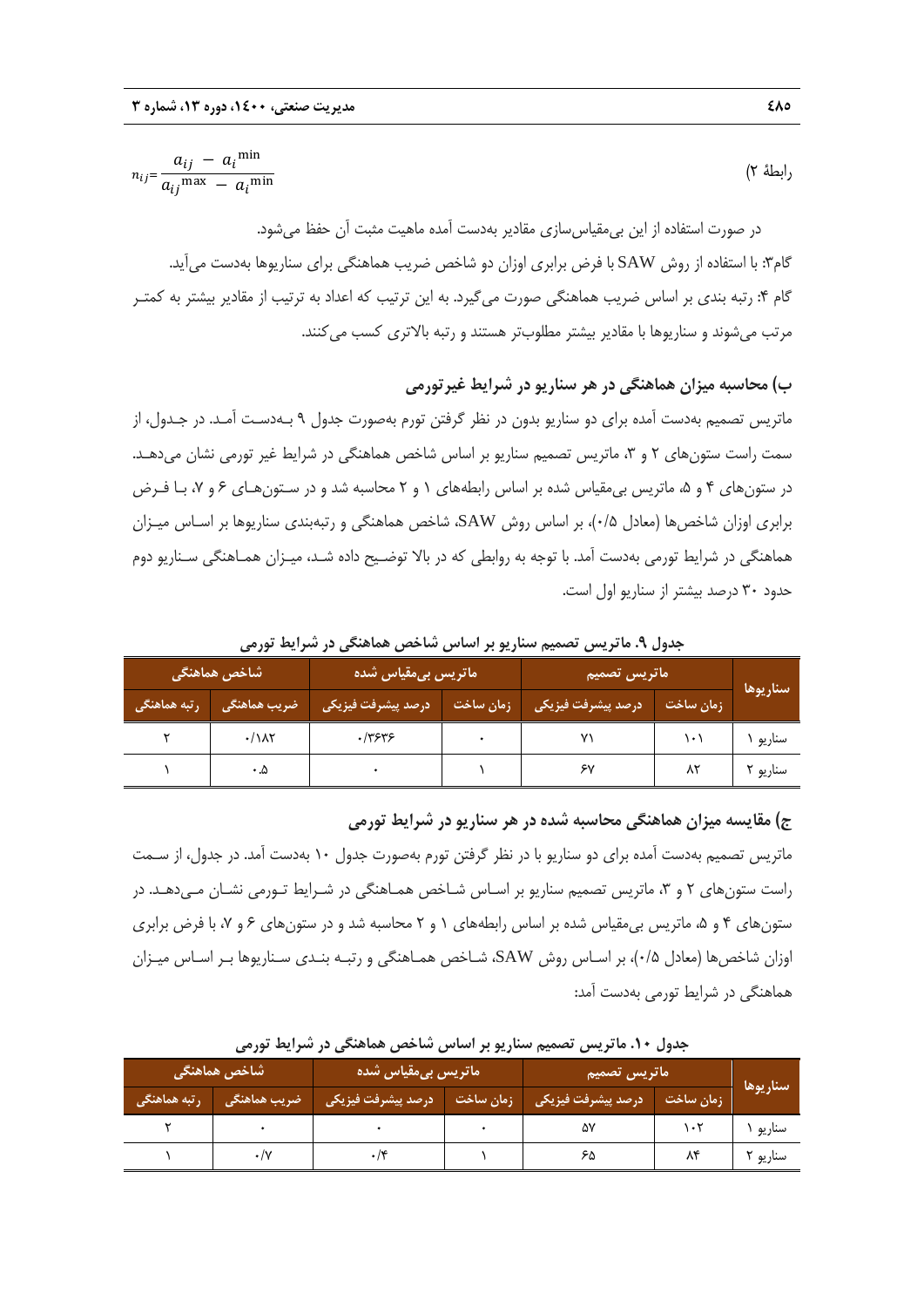با توجه به روابطي كه در بالا توضيح داده شد، به طور كلي در شرايط تورمي و غيرتورمي سناريو خيـران بنـام رتبـه اول را كسب كرده است، زيرا هماهنگي بين نهادهاي دولتي كه تحت عنوان دولت در ايـن پـژوهش مطـرح شـده اسـت دشوارتر از هماهنگي بين چند خير بنام است.

### **نتيجهگيري و پيشنهادها**

عمليات بشردوستانه با وقوع فجايع به منظور حفظ زندگي مردم، كاهش آلام آسيبديدگان و رفـع نيازهـاي آنـان انجـام ميشود (صفري و جلالي، 1399). هدف از اين پژوهش طراحي مدل هماهنگي زنجيـرة تـأمين بشردوسـتانه بـا رويكـرد شبيهسازي عاملبنيان است كه با توجه به مورد مطالعه تحقيق (بازسازي مسكن در سيلهاي فاجعـهبـار ايـران در سـال 1398) و بر اساس مصاحبههاي انجام شده با خبرگان و بررسي پژوهشهاي پيشين در حوزه زنجيرة تأمين بشردوسـتانه، سه عامل دولت، خيران بنام و آسيبديدگان (كرجسي، 2015 و سوارز مورنو و همكاران، 2016) شناسايي شدند.

- به هر يك از سؤالهاي تحقيق در قالب دو سناريو زير پاسخ داده شد:
	- سناريو :1 كمك رساني صرفاً توسط دولت
	- سناريو ٢: كمک رساني صرفاً توسط خيران بنام

همچنين، روابط هر يك، ويژگي آنها و در نهايت رفتار و تصميمات عوامل با روش عاملبنيان و از طريق نرمافـزار نتلوگو بررسي شد. در جدول هاي ۵، ۶ ،6 و ۹ نتايج اجراي مدل درخصوص متغيرهاي تعداد خانـههـاي بازسـازي شـده، متوسط سرمايه افراد، تعداد خانههاي متوقف شده در هر مرحله، ميزان كسري و مازاد بودجه، متوسط تسـهيلات دريـافتي در هر دو سناريو شبيهسازي شده است. سپس از طريق مصاحبه، شاخصهاي هماهنگي در بازسازي مسكن سـيلزدگـان شناسايي و هماهنگي در هريك از سناريوها ارزيابي شد. طبـق يافتـههـاي ايـن پـژوهش، در صـورتي كـه همـاهنگي و همكاري بين عوامل دولت و خيران بنام نباشد تعداد خانههاي كمتري و در زمان طولانيتري ساخته ميشـود چـون هـر يك از عوامل به تنهايي نميتواند تقاضاي آسيبديدگان براي بازسازي و تكميل خانههايشان را بهطور كامل برآورده كند پس همكاري و هماهنگي در عمليات كمكهاي بشردوستانه تأثير شايان توجهي دارد.

در شرايط تورمي تعداد خانههاي كمتري نسبت به در نظر نگرفتن تورم ساخته و تكميل شده است پس در موضـوع بازسازي اسكان بايد به مسئله تورم توجه كرد و يا حتي ميتوان آن را به عنوان يك عامل مجزا در شبيهسازي عاملبنيان در نظر گرفت. همچنين ميتوان سازماني را به عنوان عامل هماهنگي در نظر گرفت تـا پيشـرفت كـار هـر عامـل را بـا سايرين هماهنگ كند. همچنين با توجه به خروجيهاي پژوهش، در صورتي كه افرادي كه داراي سرمايه بيشتري هستند از تسهيلات دولتي كمتر استفاده ميكردنـد خانـه بيشـتري تكميـل مـيشـد، در نتيجـه قبـل از اعطـاي تسـهيلات بـه آسيبديدگان بايد سرمايه اوليه آنها را در نظر گرفـت. شـايان ذكـر اسـت كـه عـلاوهبـر در نظـر گـرفتن مـوارد فـوق، پيشنهادهاي تحقيقاتي زير نيز ارائه ميشود:

- در نظر گرفتن تعداد عوامل بيشتر از جمله ديگر سازمانهاي دخيل در كمكهاي زنجيرة تأمين بشردوستانه
	- در نظر گرفتن كمكهاي غيرنقدي به افراد آسيبديده از جمله مصالح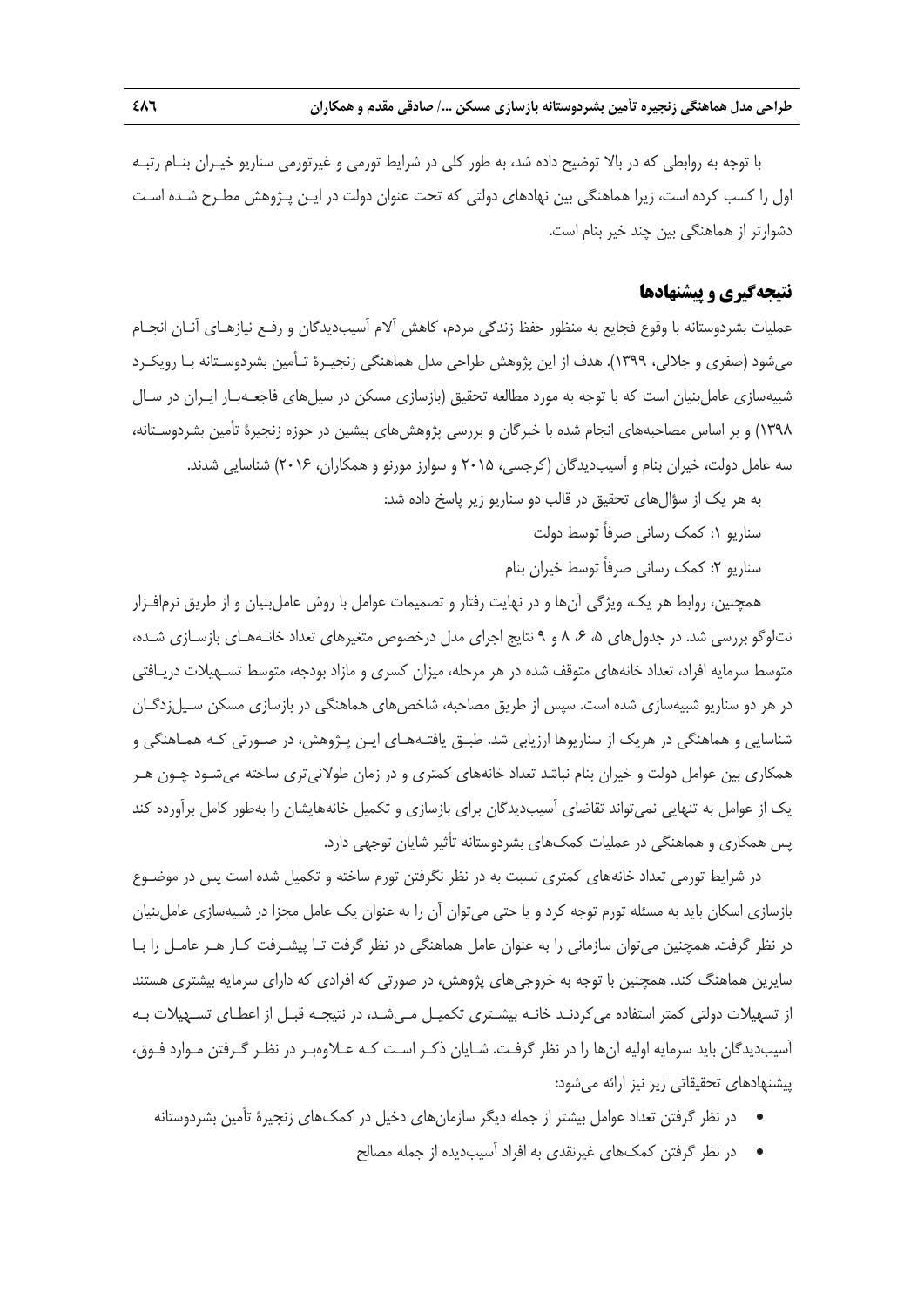تركيبي از انواع كمكهاي نقدي و غيرنقدي در حوزه بازسازي اسكان (كمكهاي بلاعوض، وام و مصـالح) در قالب سناريوهاي جديد

شناسايي و تحليل سيستمي ديگر متغيرهاي مهم زنجيرة تأمين بشردوستانه پس از فاجعه در حـوزه اسـكان دائـم و بررسي روابط علي آنها از طريق رويكرد پويايي سيستمها و بهكارگيري نتايج بهدست آمده در شـبيهسـازي عامـلبنيـان زنجيرة تأمين بشردوستانه.

### **منابع**

برنامه اسكان بشر ملل متحد در ايران (1398). دسترس در آدرس: 92=id\_page?/ir.org.unhabitat://http

جلالي لواساني، احسان. مشايخي، احسان (١٣٨٨). *تازههاي جهان بيمه*، شمارههاي ١٣٠ و ١٣١.

حسيني، صابر (١٣٩٩، ١٩ فروردين). *روزنامه صبح ايران.* دنياي اقتصاد. ش خ: ٢۶۴١٩٨۵.

- فراهاني، حسين، حاجي پور، مجتبي (1391). ارزيابي فرايند بازسازي سكونتگاههاي روسـتايي آسـيبديـده از زلزلـه سـال 1385 در منطقه سيلاخور استان لرستان. پژوهشهاي روستايي، 3(9)، 117-93 .
- قاسمي، روح اله، علي دوستي، علي، حسنوي، رضا و نوروزيان ريكنده، جابر (1397). شناسايي و اولويتبندي اقدامات زنجيرة تـأمين بشردوستانه براي تأمين مواد غذايي ضروري قبل از زمين لرزه. *مديريت صنعتي،* ١(١)، ١-١۶.
- صفري، حسين و جلالي، رضا (1399). ارائه مدل چندهدفه بر مبناي خانه گسترش كيفيت جهت انتخاب استراتژيهاي اثربخش در زنجيرة تأمين بشردوستانه. *مديريت صنعتي،* ١٢(٣)، ٣٤٢-۴٨۴.
- مشاور دانش پژوهان هنگام (1387). مجموعه مطالعات در پروژه اسكان اضطراري در پارك چيتگر به سفارش سازمان پيشـگيري <sup>و</sup> مديريت بحران شهر تهران، تهران.
- نوروزيان ريكنده، جابر (1394). تبيين سطح اهميت <sup>ـ</sup> عملكرد مؤلفـههـاي زنجيـرة تـأمين بشردوسـتانه بـا رويكـرد نـاب <sup>ـ</sup> چابـك (موردمطالعه: چند زلزله فاجعهبار اخير ايران). پاياننامه كارشناسي ارشد، دانشكده مديريت، دانشگاه تهران، تهران.

### **References**

- Ahmed, I. (2011). An overview of post‐disaster permanent housing reconstruction in developing countries. *International Journal of Disaster Resilience in the Built Environment*, 2(2), 148-164.
- Amirhiseini, M., & Pilevari, N. (2021). Analyzing and Ranking of Critical Success Factors of Humanitarian Supply Chain During COVID-19 Pandemic. *Journal of Industrial Strategic Management*, *6*(1), 1-13.
- Aysan, Y., & Davis, I. (1993). Rehabilitation and reconstruction. *In Rehabilitation and reconstruction (pp. 47-47).*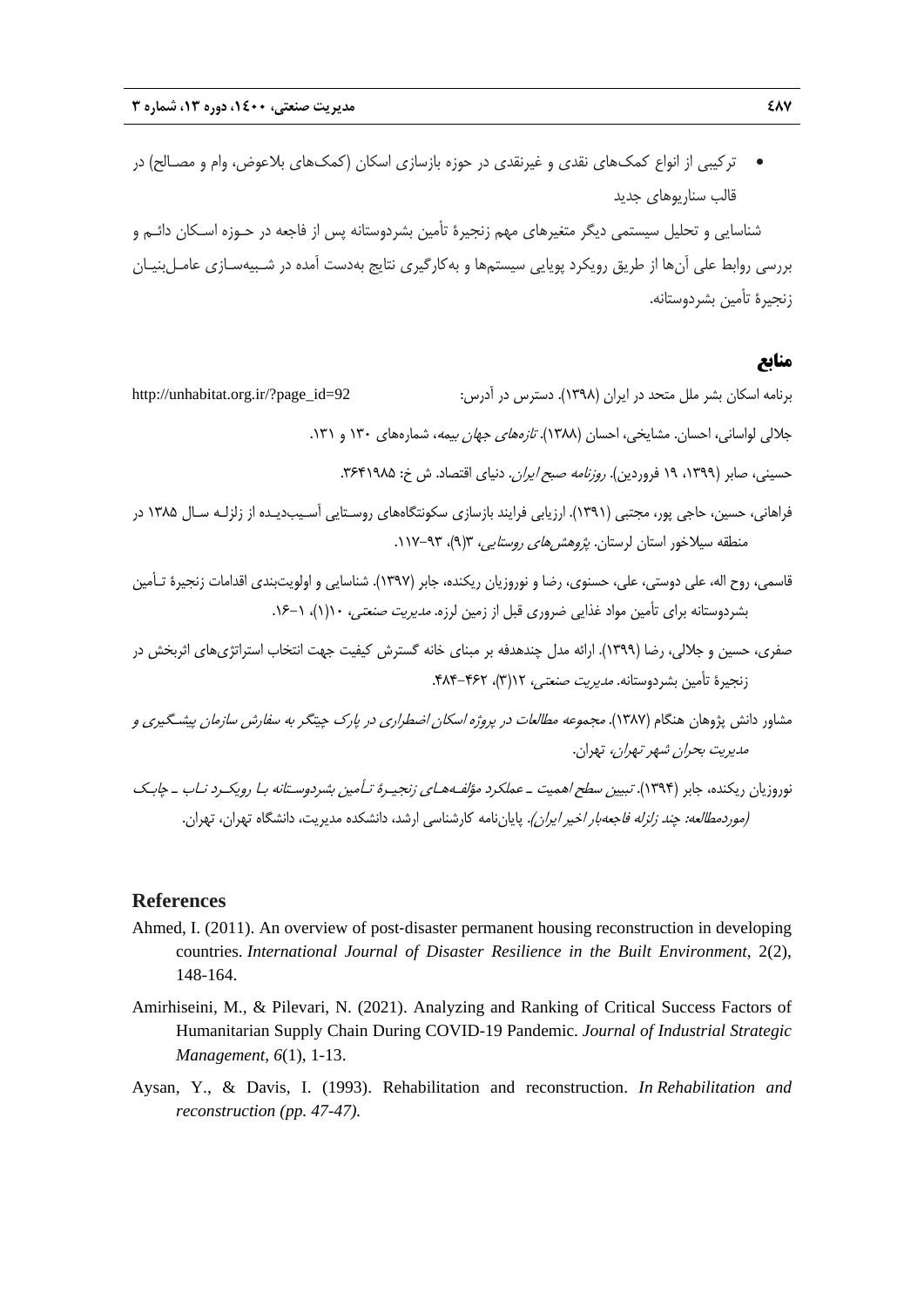- Balcik, B., Beamon, B. M., Krejci, C. C., Muramatsu, K. M., & Ramirez, M. (2010). Coordination in humanitarian relief chains: Practices, challenges and opportunities. *International Journal of Production Economics*, 126(1), 22-34.
- Banomyong, R., & Julagasigorn, P. (2017). The potential role of philanthropy in humanitarian supply chains delivery: the case of Thailand. *Journal of Humanitarian Logistics and Supply Chain Management,*7(3), 284-303.
- Baradan, B. (2007). Analysis of the post-disaster reconstruction process following Turkish earthquakes, 1999. *Analysis of the Post-Disaster Reconstruction Process Following Turkish Earthquakes,* 1999, 1000-1011.
- Borshchev, A. (2013). *The Big Book of Simulation Modeling: Multimethod Modeling with AnyLogic 6. AnyLogic North America.*
- Center for Research on the Epidemiology of Disasters (CRED). *Disasters 2018: Year in Review.*  Retrieved from: https://cred.be/sites/default/files/CredCrunch54.pdf
- Chang, Y., Wilkinson, S., Brunsdon, D., Seville, E., & Potangaroa, R. (2011). An integrated approach: managing resources for post‐disaster reconstruction. *Disasters*, *35*(4), 739-765.
- Cozzolino, A. (2012). Humanitarian logistics and supply chain management. *In Humanitarian logistics (pp. 5-16).* Springer, Berlin, Heidelberg.
- Damoah, I. S. (2021). Exploring critical success factors (CSFs) of humanitarian supply chain management (HSCM) in flood disaster management (FDM). *Journal of Humanitarian Logistics and Supply Chain Management*. Retrieved from: https://www.emerald.com/insight/content/doi/10.1108/JHLSCM-01-2021-0003/full/html
- Dawson, T. P., Jackson, S.T., House, J.I., Prentice, I.C., & Mace, G.M. (2011). Beyond predictions: Biodiversity conservation in a changing climate. *Science*, 332 (6025), 53 – 58. DOI: 10.1126/science.1200303.
- Farahani, H., Hajipoor, M. (2012). Evolution of the Process of the Rural Settlement Recovery Damaged of the Silakhor in the Province of the Lorestan. *Journal of Rural Research*, 3(1), 7373. (*in Persian*)
- Gharaati, M., & Davidson, C. (2008). Who knows best? An overview of reconstruction after the earthquake in Bam, Iran. *In Proceedings of the 4th International i-Rec Conference*. 1-13. Retrieved from: http://www.grif.umontreal.ca/i-rec/i-Rec2008/papers/CIB11524 ghara.pdf
- Gilbert, N. (2008). *Agent-based models* (No. 153). Sage.
- Glaeser, E., & Poterba, J. (2021). *Economic Perspectives on Infrastructure Investment.* Retrieved from https://www.economicstrategygroup.org/wp-content/uploads/2021/07/ GlaeserPoterba\_071421.pdf
- Grimm, V., Berger, U., DeAngelis, D. L., Polhill, J. G., Giske, J., & Railsback, S. F. (2010). The ODD protocol: a review and first update. *Ecological modelling*, 221(23), 2760-2768.
- Hany Abulnour, A. (2014). The post-disaster temporary dwelling: Fundamentals of provision, design and construction. *Hbrc Journal*, 10(1), 10-24.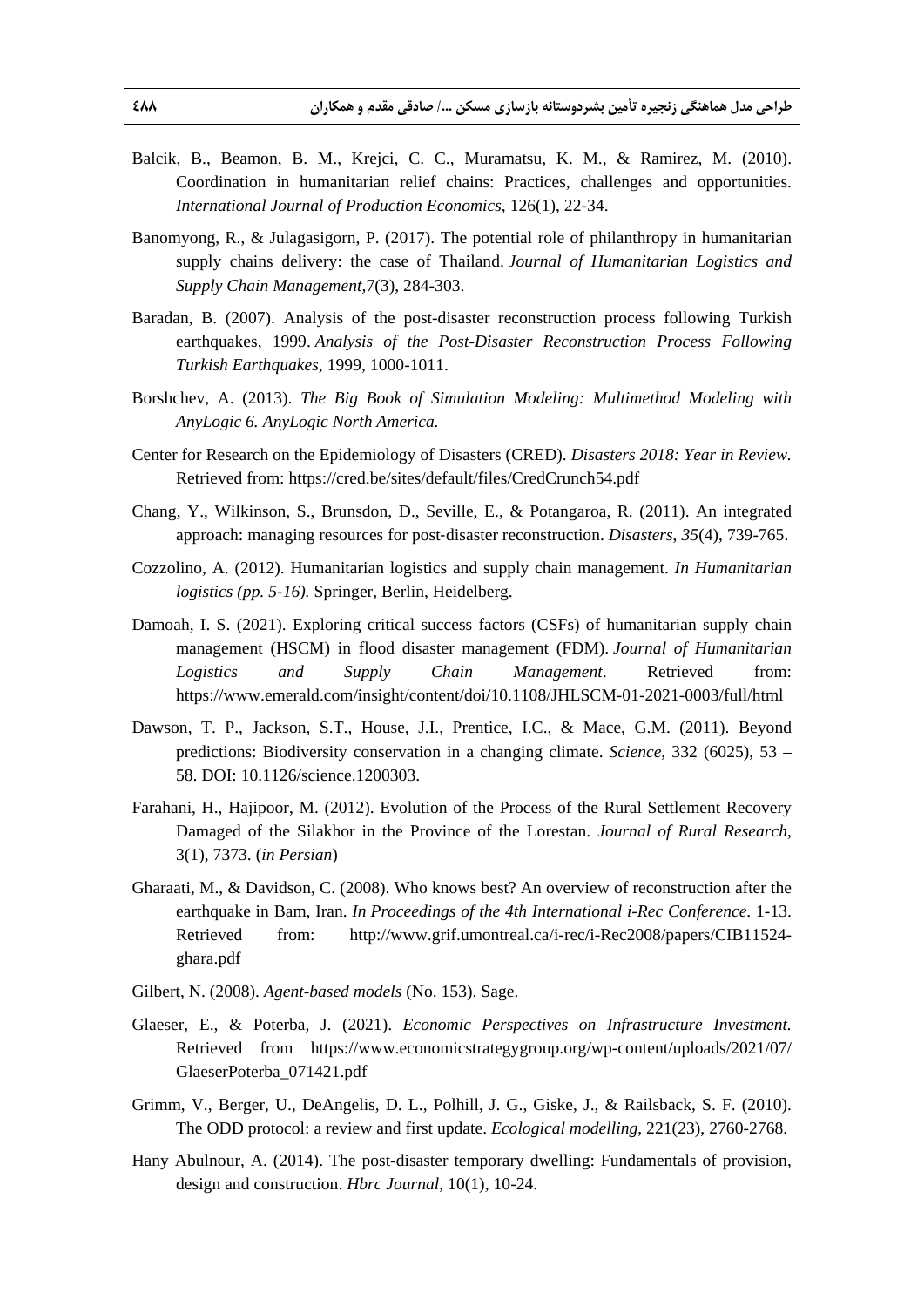- Haraguchi, M., & Lall, U. (2015). Flood risks and impacts: A case study of Thailand's floods in 2011 and research questions for supply chain decision making. *International Journal of Disaster Risk Reduction,* 14, 256-272.
- Hosseini, S. (2020, 7 April). *Sobh Iran newspaper. the world of economy*. Output Number: 3641985. (*in Persian*)
- Hwang, CL and Yoon K, 1981. Multiple Attributes Decision Making Methods and Applications. Springer, Berlin.
- Jalali Lavasani, E. Mashayekhi, E. (2010). *World Insurance News*, Nos. 130 and 131. (*in Persian*)
- John, L., Gurumurthy, A., Soni, G., & Jain, V. (2019). Modelling the inter-relationship between factors affecting coordination in a humanitarian supply chain: a case of Chennai flood relief. Annals of Operations Research, 283(1), 1227-1258.
- Johnson, C. (2007). Strategic planning for post‐disaster temporary housing. *Disasters*, 31(4), 435-458.
- Kehler, N. (2004). *Coordinating humanitarian assistance: a comparative analysis of three cases.* Master Thesis, Virginia State University. Retrived from: https://vtechworks.lib.vt.edu/handle/10919/9938.
- Kovacs, G., & Spens, K. M. (2009). Identifying challenges in humanitarian logistics. *International Journal of Physical Distribution & Logistics Management*, 39(6), 506–528.
- Krejci, C. C. (2015). Hybrid simulation modeling for humanitarian relief chain coordination. *Journal of Humanitarian Logistics and Supply Chain Management*, 5(3), 325-347.
- Macal, C. M., & North, M. J. (2008, December). Agent-based modeling and simulation: ABMS examples. *In 2008 Winter Simulation Conference* (pp. 101-112). IEEE.
- Matopoulos, A., Kovács, G., & Hayes, O. (2014). Local resources and procurement practices in humanitarian supply chains: An empirical examination of large-scale house reconstruction projects. *Decision Sciences*, 45(4), 621-646.
- Menth, M., & Stamm, J. L. H. (2015, December). An agent-based modeling approach to improve coordination between humanitarian relief providers. *In 2015 Winter Simulation Conference (WSC)* (pp. 3116-3117). IEEE.
- Mishra, P. K. (2006). Towards Excellence in Disaster Management: Governance and Sustainability of Post-Disaster Initiatives. *Indian Journal of Public Administration*, *52*(3), 370-381.
- Nowruzian Rikandeh, J. (2015). *Explaining The Level Of Importance-Performance Of The Components Of the Humanitarian Supply Chain With a Pure-Agile approach (Case Study: Some Recent Catastrophic Earthquakes In Iran).* Master Thesis, Faculty of Management, University of Tehran, Tehran. (*in Persian*)
- Office for the Coordination of Humanitarian Affairs (OCHA). *Islamic Replublic of Iran: Floods Response Plan* (April 2019). Retrieved from: https://reliefweb.int/report/iran-islamicrepublic/islamic-republic-iran-floods-response-plan-april-2019 (*in Persian*)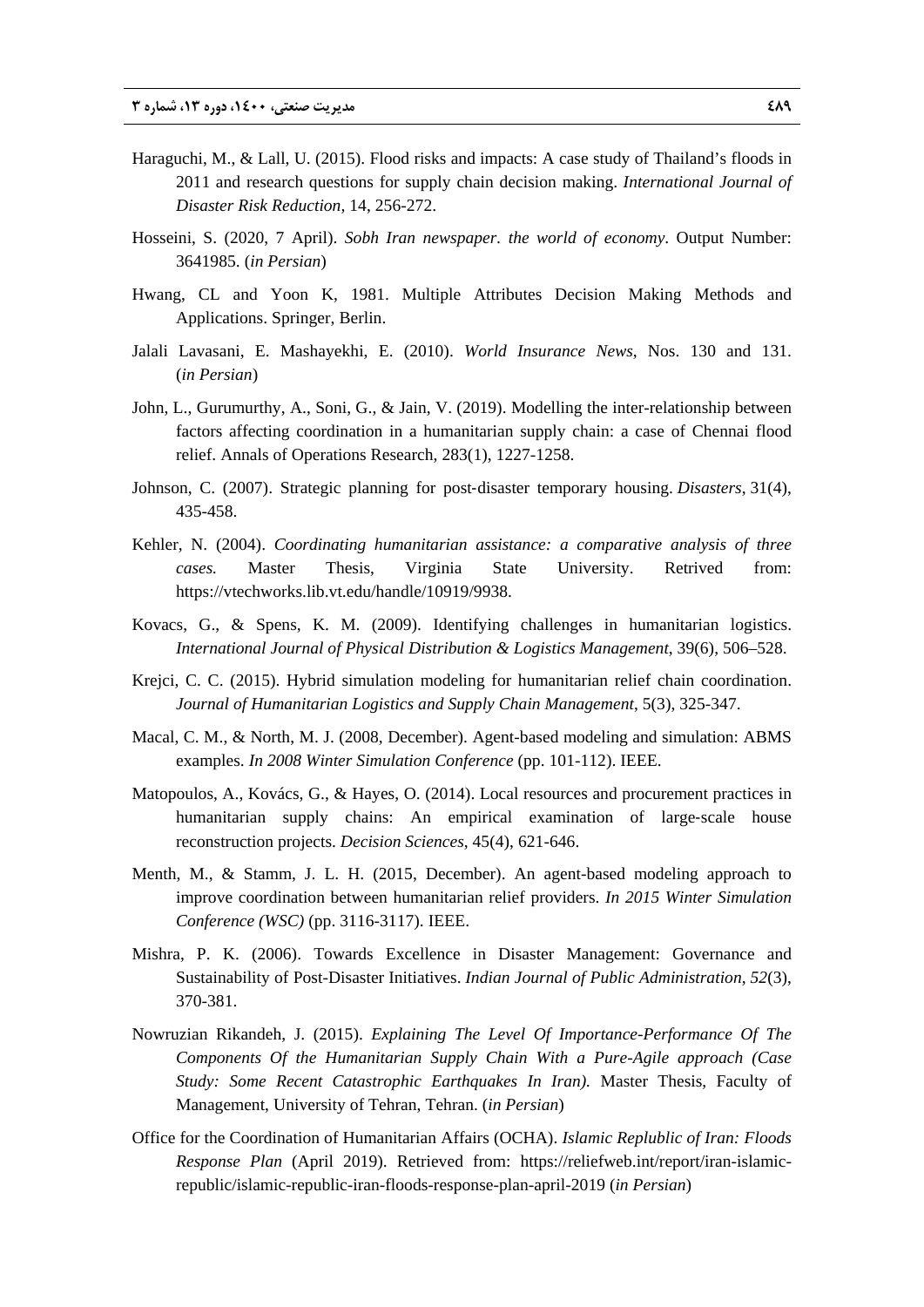- Olshansky, R. B. (2009). The challenges of planning for post-disaster recovery. *Building Safer Communities: Risk Governance, Spatial Planning and Responses to Natural Hazards*, *58*, 175-181.
- Peyravi, M., & Marzaleh, M. A. (2020). The Effect of the US Sanctions on Humanitarian Aids during the Great Flood of Iran in 2019. *Prehospital and disaster medicine,* 35(2), 233- 234.
- Qasemi, R. Ali Dosti, A. Hasnavi, R & Norouzian Rikandeh, J. (2018). Identifying and Prioritizing Humanitarian Supply Chain Practices to Supply Food before an Earthquake. *Industrial Management*, 10(1), 1-16. (*in Persian*)
- Richard, J., Adejo, A., James, R., & Luqman, O. (2017). Post disaster housing reconstruction (pdhr) in Ibaji and Lokoja, Kogi state-Nigeria. *Malaysian Journal of Civil Engineering*, 29(2), 194-215.
- Rutagengwa, J. D., Nahayo, L., Philbert, M., Yambabariye, E., & Nsanzabaganwa, J. (2020). Spatial Analysis of Flood Hazard for the Risk Reduction in Rwanda. *Journal of Environment Protection and Sustainable Development*, *6*(3), 57-65.
- Safari, H. & Jalali, R. (2020). Presenting a Multi-Objective Model based on Quality Function Deployment for Choosing Effectiveness Strategies in the Humanitarian Supply Chain. *Industrial Management*, 12 (3), 462-484. (*in Persian*)
- Sipe, N., & Vella, K. (2014). Relocating a flood-affected community: good planning or good politics?. *Journal of the American Planning Association*, *80*(4), 400-412.
- Suárez-Moreno, J. D., Osorio-Ramírez, C., & Adarme-Jaimes, W. (2016). Agent-based model for material convergence in humanitarian logistics. *Revista Facultad de Ingeniería Universidad de Antioquia,* (81), 24-34.
- Thomas, S., & Kopczak. (2005). *From Logistics to Supply Chain Management*. Fritz Institute.
- UNDRO (1982), Shelter after Disaster, Guidelines for Assistance, Office of the United Nations Disaster Relief Organization, Geneva.
- United Nations Human Settlement Program in Iran (2019). Available at: .http://unhabitat.org.ir/?page\_id=92.
- Utomo, D. S., Putro, U. S., & Hermawan, P. (2011). Agent-Based Research Methodology for Service Science, Management and Engineering (SSME) in Industrial Cluster. *In The 2 nd International Research Symposium in Service Management Yogyakarta* (pp. 26-30).
- Vahanvati, M., & Mulligan, M. (2017). A new model for effective post-disaster housing reconstruction: Lessons from Gujarat and Bihar in India. *International Journal of Project Management*, 35(5), 802-817.
- Van Wassenhove, L. N. (2006). Humanitarian aid logistics: supply chain management in high gear. *Journal of the Operational research Society*, 57(5), 475-489.
- Wang, Z., & Zhang, J. (2019). Agent-based evaluation of humanitarian relief goods supply capability. *International Journal of Disaster Risk Reduction*, 101105.